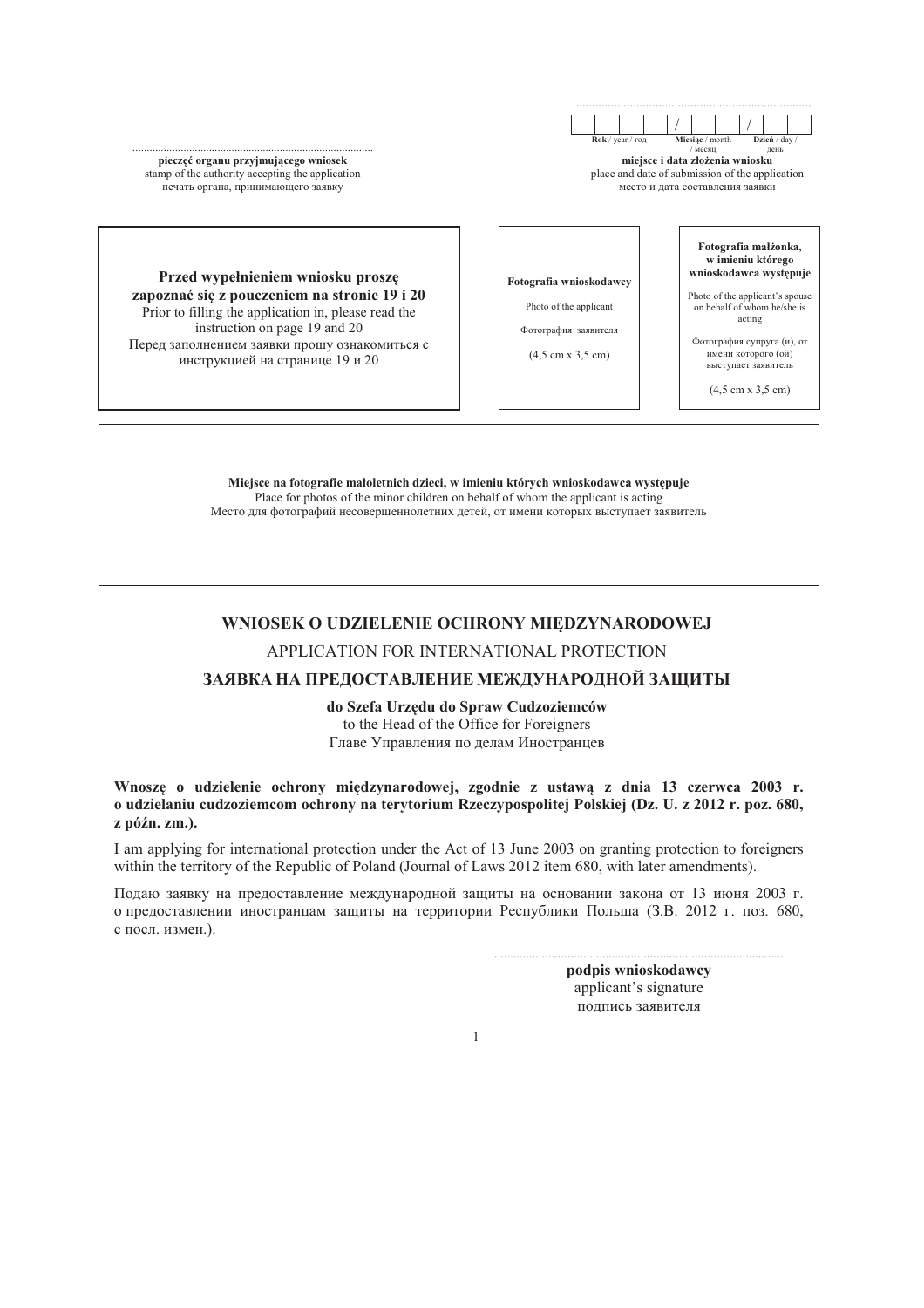Niniejszy wniosek składam także w imieniu / I am submitting this application also on behalf of / Данную заявку подаю также от имени:

a) małżonka $(i)$  / my spouse /  $c$ упруга $(n)$ :

b) maloletnich dzieci / my minor children / несовершеннолетних детей: podpis wnioskodawcy applicant's signature подпись заявителя

Oświadczam, że wyrażam zgode na to, by niniejszy wniosek został złożony także w imieniu moim oraz moich małoletnich dzieci. Zostałem(am) poinformowany(a), że mogę wystąpić z odrębnym wnioskiem o udzielenie ochrony międzynarodowej.

I declare that I agree for this application to be submitted also on behalf of me as well as of my minor children. I am aware that I may submit a separate application for international protection.

Я заявляю, что я согласен с этим, чтобы данная заявка была подана также от моего имени и от имени моих несовершеннолетних детей. Я был(а) проинформирован(а), что я могу подать отдельную заявку о предоставлении международной защиты.

> podpis małżonka wnioskodawcy applicant's spouse's signature подпись супруга(и) заявителя

W imieniu małoletniego bez opieki wnoszę o udzielenie ochrony międzynarodowej, zgodnie z ustawą z dnia 13 czerwca 2003 r. o udzielaniu cudzoziemcom ochrony na terytorium Rzeczypospolitei Polskiej (Dz. U. z 2012 r. poz. 680, z późn. zm.).

On behalf of the unaccompanied minor I am applying for international protection under the Act of 13 June 2003 on granting protection to foreigners within the territory of the Republic of Poland (Journal of Laws 2012, item 680, with later amendments).

От имени несовершеннолетнего без сопровождения подаю заявку о предоставлении международной защиты на основании закона от 13 июня 2003 г. о предоставлении иностранцам защиты на территории Республики Польша (З.В. 2012 г., поз. 680, с посл. измен.).

> podpis kuratora/przedstawiciela organizacji miedzynarodowej lub pozarzadowej signature of the guardian/representative of an international or non-governmental organisation подпись опекуна/представителя международной или общественной организации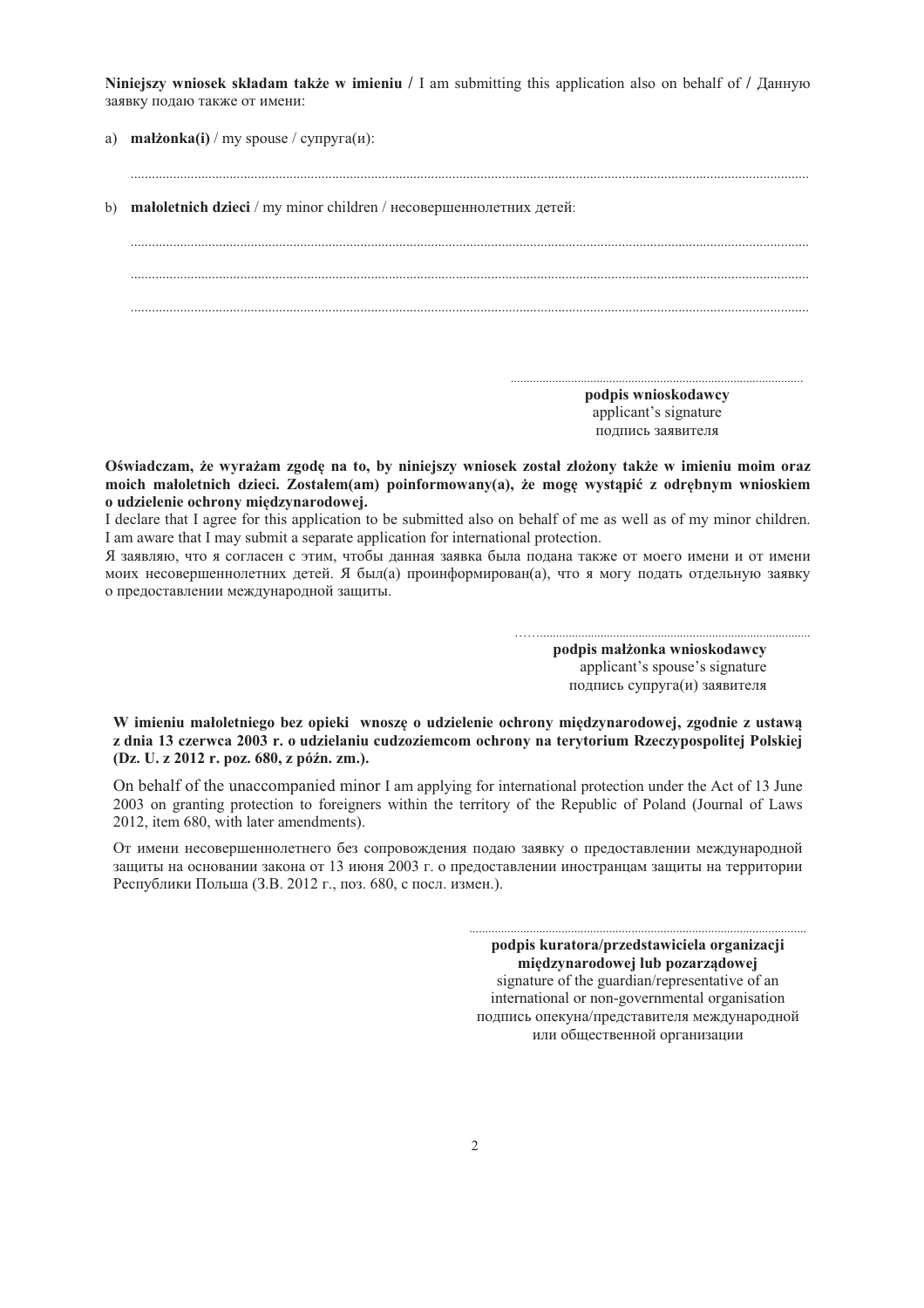### CZEŚĆ I / PART I / ЧАСТЬ I

DANE I INFORMACJE DOTYCZĄCE WNIOSKODAWCY, OSÓB, W IMIENIU KTÓRYCH WNIOSKODAWCA WYSTĘPUJE, ORAZ KURATORA/PRZEDSTAWICIELA ORGANIZACJI MIEDZYNARODOWEJ LUB POZARZĄDOWEJ, KTÓRY ZŁOŻYŁ WNIOSEK W IMIENIU MAŁOLETNIEGO BEZ OPIEKI / DATA AND INFORMATION CONCERNING THE APPLICANT AND THE PERSONS ON BEHALF OF WHOM THE APPLICANT IS ACTING AND THE GUARDIAN/REPRESENTATIVE OF AN INTERNATIONAL OR NON-GOVERNMENTAL ORGANISATION WHO IS SUBMITTING THE APPLICATION ON BEHALF OF THE UNACCOMPANIED MINOR / ДАННЫЕ И ИНФОРМАЦИЯ КАСАЮЩИЕСЯ ЗАЯВИТЕЛЯ, ЛИЦ, ОТ ИМЕНИ КОТОРЫХ ВЫСТУПАЕТ ЗАЯВИТЕЛЬ И ОПЕКУНА/ПРЕДСТАВИТЕЛЯ ОБЩЕСТВЕННОЙ ИЛИ МЕЖДУНАРОДНОЙ ОРГАНИЗАЦИИ, КОТОРЫЙ ПОДАЛ ЗАЯВКУ ОТ ИМЕНИ НЕСОВЕРШЕННОЛЕТНЕГО БЕЗ СОПРОВОЖДЕНИЯ

- A. DANE I INFORMACJE DOTYCZĄCE WNIOSKODAWCY / APPLICANTS DATA AND INFORMATION / ДАННЫЕ И ИНФОРМАЦИЯ КАСАЮЩИЕСЯ ЗАЯВИТЕЛЯ
- 1. **Imie (imiona) i nazwisko w języku ojczystym** / Name (names) and surname in the mother tongue / Имя (имена) и фамилия на родном языке

| Inne używane poprzednio nazwiska / Other previously used surnames / Другие, ранее используемые фамилии |
|--------------------------------------------------------------------------------------------------------|
|                                                                                                        |
|                                                                                                        |
|                                                                                                        |
|                                                                                                        |
|                                                                                                        |
|                                                                                                        |
|                                                                                                        |
|                                                                                                        |
| lat / years / лет                                                                                      |
| mężczyzna / man / мужчина                                                                              |
|                                                                                                        |
|                                                                                                        |
|                                                                                                        |
|                                                                                                        |
|                                                                                                        |
|                                                                                                        |
|                                                                                                        |
|                                                                                                        |
|                                                                                                        |
|                                                                                                        |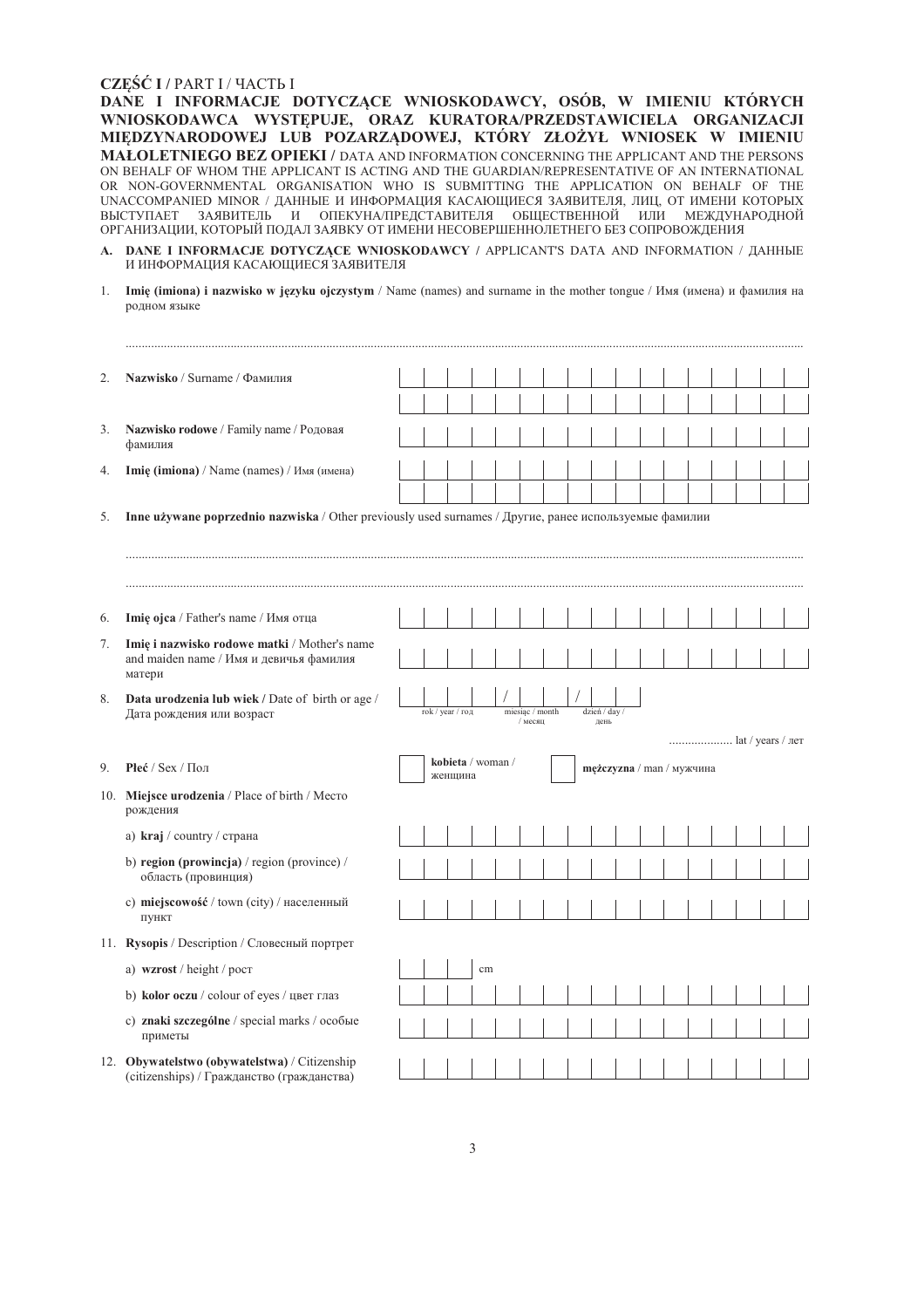| 13. Narodowość / Nationality / Национальность                                                                                                                                                                                                                                                                                                                                                                                                                                                                                                       |  |                                                                                                                                                                                     |  |  |  |  |                                                                                                        |  |  |  |  |
|-----------------------------------------------------------------------------------------------------------------------------------------------------------------------------------------------------------------------------------------------------------------------------------------------------------------------------------------------------------------------------------------------------------------------------------------------------------------------------------------------------------------------------------------------------|--|-------------------------------------------------------------------------------------------------------------------------------------------------------------------------------------|--|--|--|--|--------------------------------------------------------------------------------------------------------|--|--|--|--|
| 14. Rasa lub pochodzenie etniczne / Race or ethnic<br>origin / Раса или этническое происхождение                                                                                                                                                                                                                                                                                                                                                                                                                                                    |  |                                                                                                                                                                                     |  |  |  |  |                                                                                                        |  |  |  |  |
| 15. Przynależność wyznaniowa / Religious<br>affiliation / Религиозная принадлежность                                                                                                                                                                                                                                                                                                                                                                                                                                                                |  |                                                                                                                                                                                     |  |  |  |  |                                                                                                        |  |  |  |  |
| 16. Stan cywilny / Marital status / Семейное<br>положение                                                                                                                                                                                                                                                                                                                                                                                                                                                                                           |  | panna / kawaler<br>single person<br>незамужняя / холост<br>rozwiedziona / rozwiedziony<br>divorced<br>разведена / разведен<br>w separacji<br>in separation<br>раздельное проживание |  |  |  |  | mężatka / żonaty<br>married<br>замужем / женат<br>wdowa / wdowiec<br>widow / widower<br>вдова / вдовец |  |  |  |  |
| 17. Kraj pochodzenia / Country of origin / Страна<br>происхождения                                                                                                                                                                                                                                                                                                                                                                                                                                                                                  |  |                                                                                                                                                                                     |  |  |  |  |                                                                                                        |  |  |  |  |
| 18. Ostatnie miejsce zamieszkania w kraju pochodzenia / Last place of residence in the country of origin / Последнее место<br>проживания в стране происхождения                                                                                                                                                                                                                                                                                                                                                                                     |  |                                                                                                                                                                                     |  |  |  |  |                                                                                                        |  |  |  |  |
| a) region (prowincja) / region (province) /<br>область (провинция)                                                                                                                                                                                                                                                                                                                                                                                                                                                                                  |  |                                                                                                                                                                                     |  |  |  |  |                                                                                                        |  |  |  |  |
| b) miejscowość / town (city) / населенный пункт                                                                                                                                                                                                                                                                                                                                                                                                                                                                                                     |  |                                                                                                                                                                                     |  |  |  |  |                                                                                                        |  |  |  |  |
| c) okres / period / период                                                                                                                                                                                                                                                                                                                                                                                                                                                                                                                          |  | od / from / c                                                                                                                                                                       |  |  |  |  |                                                                                                        |  |  |  |  |
|                                                                                                                                                                                                                                                                                                                                                                                                                                                                                                                                                     |  | $do/to/$ до:                                                                                                                                                                        |  |  |  |  |                                                                                                        |  |  |  |  |
| 19. Wykształcenie / Education / Образование                                                                                                                                                                                                                                                                                                                                                                                                                                                                                                         |  |                                                                                                                                                                                     |  |  |  |  |                                                                                                        |  |  |  |  |
| Jakie ma Pan(i) wykształcenie? / What is your<br>education level? / Какое у Вас образование?                                                                                                                                                                                                                                                                                                                                                                                                                                                        |  | wyższe / university<br>level / высшее                                                                                                                                               |  |  |  |  | podstawowe<br>/primary / начальное                                                                     |  |  |  |  |
|                                                                                                                                                                                                                                                                                                                                                                                                                                                                                                                                                     |  | średnie /<br>secondary / среднее                                                                                                                                                    |  |  |  |  | $\text{brak}/\text{none}/$<br>отсутствует                                                              |  |  |  |  |
| Ile lat pobierał(a) Pan(i) naukę? / How many<br>years did you attend school? / Сколько лет Вы<br>училсись?                                                                                                                                                                                                                                                                                                                                                                                                                                          |  |                                                                                                                                                                                     |  |  |  |  |                                                                                                        |  |  |  |  |
| 20. Ostatnie miejsce pracy w kraju pochodzenia / Last place of employment in the country of origin / Последнее место работы<br>в стране происхождения                                                                                                                                                                                                                                                                                                                                                                                               |  |                                                                                                                                                                                     |  |  |  |  |                                                                                                        |  |  |  |  |
| а) miejscowość / place / населенный пункт                                                                                                                                                                                                                                                                                                                                                                                                                                                                                                           |  |                                                                                                                                                                                     |  |  |  |  |                                                                                                        |  |  |  |  |
| b) nazwa zakładu pracy / name of the employer /<br>название места работы                                                                                                                                                                                                                                                                                                                                                                                                                                                                            |  |                                                                                                                                                                                     |  |  |  |  |                                                                                                        |  |  |  |  |
| с) okres / period / период                                                                                                                                                                                                                                                                                                                                                                                                                                                                                                                          |  | od / from / c                                                                                                                                                                       |  |  |  |  |                                                                                                        |  |  |  |  |
|                                                                                                                                                                                                                                                                                                                                                                                                                                                                                                                                                     |  | $\frac{d\theta}{d\theta}$ to $/$ 10:                                                                                                                                                |  |  |  |  |                                                                                                        |  |  |  |  |
| 21. Czy odbył(a) Pan(i) służbę wojskową w kraju pochodzenia? / Did you serve in the military in the country of origin? / Проходили<br>ли Вы военную службу в стране происхождения?<br>(zaznaczyć znakiem "X" odpowiednią rubrykę) / (tick the appropriate box with "X") / (обозначить знаком "X" соответствующую графу)<br>Proszę podać okres i miejsce służby oraz nazwę jednostki / Please state the period and place of the military service and the name<br>of the military unit / Прошу указать период и место службы, а также название части: |  | Так / Yes / Да                                                                                                                                                                      |  |  |  |  |                                                                                                        |  |  |  |  |
|                                                                                                                                                                                                                                                                                                                                                                                                                                                                                                                                                     |  | Nie / No / Her                                                                                                                                                                      |  |  |  |  |                                                                                                        |  |  |  |  |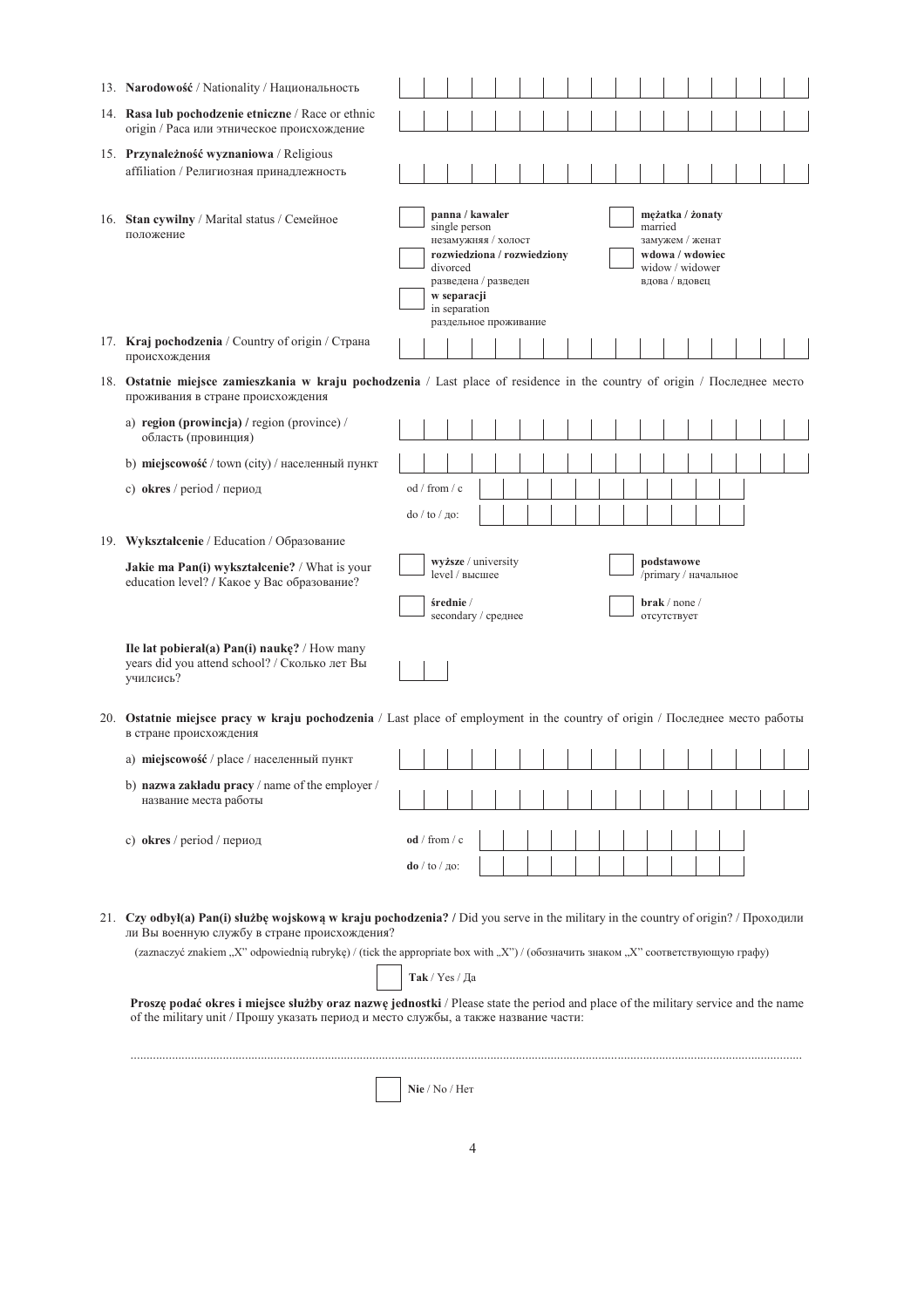| 22. Znajomość języków / Knowledge of languages /<br>Знание языков                                                                                                                                                                                                                                                                                                                                                                                                 |  |  |  |  |  |  |  |  |
|-------------------------------------------------------------------------------------------------------------------------------------------------------------------------------------------------------------------------------------------------------------------------------------------------------------------------------------------------------------------------------------------------------------------------------------------------------------------|--|--|--|--|--|--|--|--|
| a) ojczysty / mother tongue / родной                                                                                                                                                                                                                                                                                                                                                                                                                              |  |  |  |  |  |  |  |  |
| b) inne (dotyczy języków, w których wnioskodawca jest w stanie swobodnie się porozumieć) / other (applies to the languages,<br>in which the applicant is able to communicate naturally) / другие (имеются в виду языки, на которых заявитель может<br>свободно общаться)                                                                                                                                                                                          |  |  |  |  |  |  |  |  |
| 23. W jakim języku (językach) chciał(a)by Pan(i), aby przeprowadzono przesłuchanie w postępowaniu o udzielenie ochrony<br>międzynarodowej? / In which language(s) would you like to be interveiewed in the proceedings concerning international<br>protection? / На каком языке (языках) хотели бы Вы чтобы проводить собеседование о предоставлении международной<br>зашиты?                                                                                     |  |  |  |  |  |  |  |  |
|                                                                                                                                                                                                                                                                                                                                                                                                                                                                   |  |  |  |  |  |  |  |  |
| B. DANE KURATORA/PRZEDSTAWICIELA ORGANIZACJI MIEDZYNARODOWEJ LUB POZARZĄDOWEJ, KTÓRY<br>ZŁOŻYŁ WNIOSEK W IMIENIU MAŁOLETNIEGO BEZ OPIEKI / DATA ON GUARDIAN/REPRESENTATIVE OF AN<br>INTERNATIONAL OR NON-GOVERNMENTAL ORGANISATION WHO IS SUBMITTING THE APPLICATION ON<br>ВЕНАLF ОF THE UNACCOMPANIED MINOR / ДАННЫЕ ОПЕКУНА/ПРЕДСТАВИТЕЛЯ МЕЖДУНАРОДНОЙ ИЛИ<br>ОБЩЕСТВЕННОЙ ОРГАНИЗАЦИИ, КОТОРЫЙ ПОДАЛ ЗАЯВКУ ОТ ИМЕНИ НЕСОВЕРШЕННОЛЕТНЕГО БЕЗ<br>СОПРОВОЖДЕНИЯ |  |  |  |  |  |  |  |  |
| 1. Nazwisko / Surname / Фамилия                                                                                                                                                                                                                                                                                                                                                                                                                                   |  |  |  |  |  |  |  |  |
| 2. Imię (imiona) / Name (names) / Имя (имена)                                                                                                                                                                                                                                                                                                                                                                                                                     |  |  |  |  |  |  |  |  |
| 3. Nazwa reprezentowanej organizacji / The name<br>of the organisation you represent / Название<br>представляющей организации                                                                                                                                                                                                                                                                                                                                     |  |  |  |  |  |  |  |  |

4. Data i sygnatura orzeczenia sądu o ustanowieniu kuratora / Date and file number of the court decision on the appointment of a guardian / Дата и номер решения суда о назначении опекуна

|    | <b>5. Adres do korespondencji</b> / Mailing address / Адрес для переписки |  |  |  |  |  |  |  |
|----|---------------------------------------------------------------------------|--|--|--|--|--|--|--|
| a) | miejscowość / town (city) / населенный пункт                              |  |  |  |  |  |  |  |
| b) | <b>ulica</b> / street / улица                                             |  |  |  |  |  |  |  |
|    | c) numer domu / house number / $H$ номер дома                             |  |  |  |  |  |  |  |
| d) | numer mieszkania / apartment number / номер<br>квартиры                   |  |  |  |  |  |  |  |
| e) | <b>kod pocztowy</b> / postal code / почтовый индекс $\vert$ $\vert$       |  |  |  |  |  |  |  |

- C. DANE DOTYCZĄCE OSÓB, W IMIENIU KTÓRYCH WNIOSKODAWCA WYSTĘPUJE / DATA ON THE PERSONS ON BEHALF OF WHOM THE APPLICANT IS ACTING / ДАННЫЕ, КАСАЮЩИЕСЯ ЛИЦ, ОТ ИМЕНИ КОТОРЫХ ВЫСТУПАЕТ ЗАЯВИТЕЛЬ
- 1. Dane dotyczące małżonka wnioskodawcy / Data on the applicant's spouse / Данные, касающиеся супруга(и) заявителя

żona / wife / a) жена

mąż / husband / иуж

b) imię (imiona) i nazwisko w języku ojczystym / name (names) and surname in the mother tongue / имя (имена) и фамилия на родном языке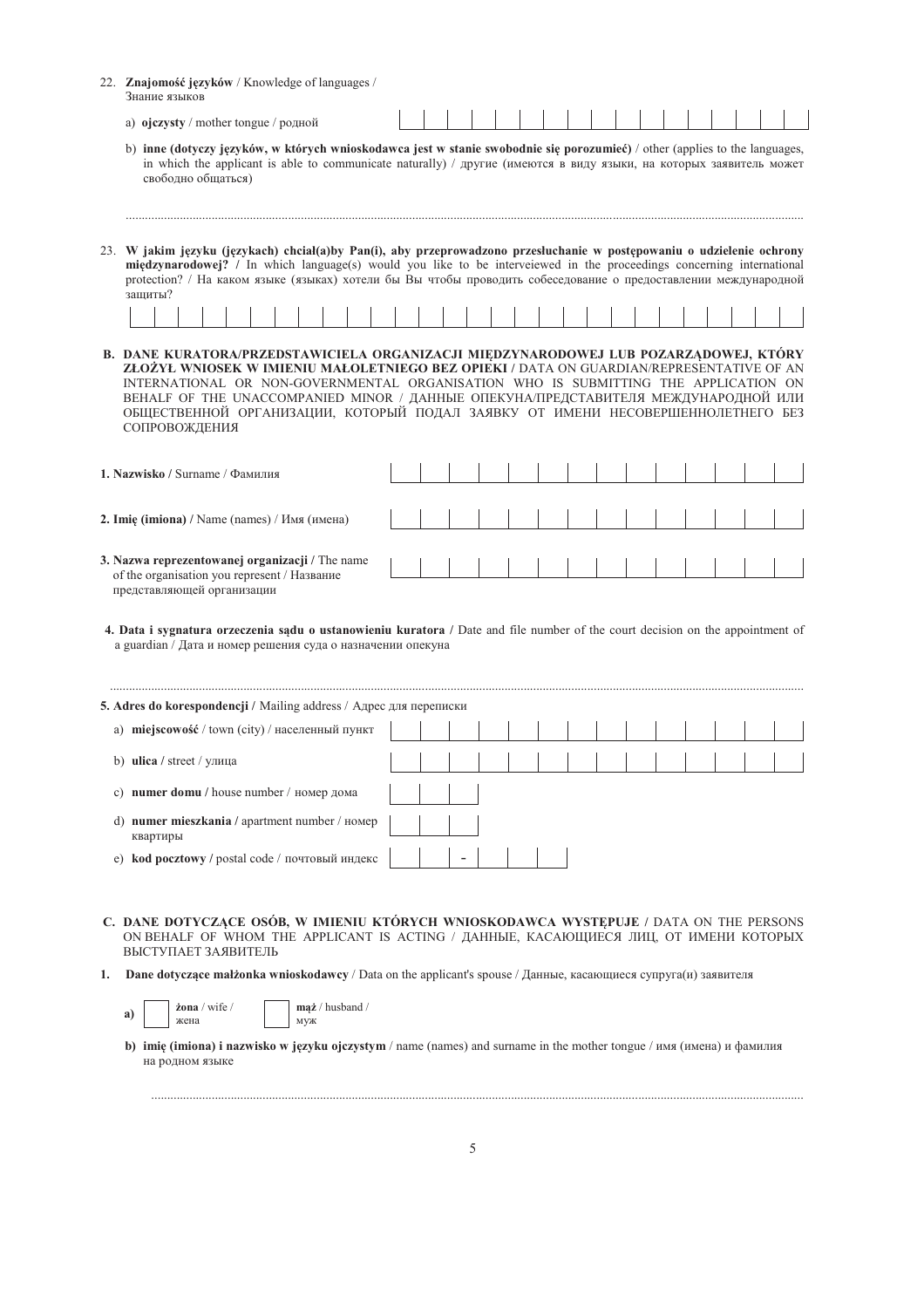| c)           | nazwisko / surname / фамилия                                                                                           |  |                  |    |                 |  |             |  |  |  |                   |  |
|--------------|------------------------------------------------------------------------------------------------------------------------|--|------------------|----|-----------------|--|-------------|--|--|--|-------------------|--|
| d)           | nazwisko rodowe / family name / родовая<br>фамилия                                                                     |  |                  |    |                 |  |             |  |  |  |                   |  |
| e)           | imię (imiona) / name (names) / имя (имена)                                                                             |  |                  |    |                 |  |             |  |  |  |                   |  |
| f)           | inne używane poprzednio nazwiska / other previously used surnames / другие, ранее используемые фамилии                 |  |                  |    |                 |  |             |  |  |  |                   |  |
|              |                                                                                                                        |  |                  |    |                 |  |             |  |  |  |                   |  |
| $\mathbf{g}$ | imię ojca / father's name / имя отца                                                                                   |  |                  |    |                 |  |             |  |  |  |                   |  |
| h)           | imię i nazwisko rodowe matki / mother's<br>name and maiden name / имя и девичья<br>фамилия матери                      |  |                  |    |                 |  |             |  |  |  |                   |  |
| $\mathbf{i}$ | data urodzenia lub wiek / date of birth or<br>аде / дата рождения или возраст                                          |  | rok / year / год |    | miesiąc / month |  | dzień / day |  |  |  |                   |  |
|              |                                                                                                                        |  |                  |    | / месяц         |  | день        |  |  |  | lat / years / лет |  |
| j)           | miejsce urodzenia / place of birth / место рождения                                                                    |  |                  |    |                 |  |             |  |  |  |                   |  |
|              | – kraj / country / страна                                                                                              |  |                  |    |                 |  |             |  |  |  |                   |  |
|              | $-$ region (prowincja) / region (province) /<br>область (провинция)                                                    |  |                  |    |                 |  |             |  |  |  |                   |  |
|              | - miejscowość / town(city) / населенный<br>пункт                                                                       |  |                  |    |                 |  |             |  |  |  |                   |  |
| $\bf k$      | rysopis / description / описание внешности                                                                             |  |                  |    |                 |  |             |  |  |  |                   |  |
|              | $-$ wzrost / height / pocr                                                                                             |  |                  | cm |                 |  |             |  |  |  |                   |  |
|              | - kolor oczu / colour of eyes / цвет глаз                                                                              |  |                  |    |                 |  |             |  |  |  |                   |  |
|              | - znaki szczególne / special marks / особые<br>приметы                                                                 |  |                  |    |                 |  |             |  |  |  |                   |  |
| $\bf{D}$     | obywatelstwo (obywatelstwa) / citizenship<br>(citizenships) / гражданство (гражданства)                                |  |                  |    |                 |  |             |  |  |  |                   |  |
|              | m) narodowość / nationality / национальность                                                                           |  |                  |    |                 |  |             |  |  |  |                   |  |
| n)           | rasa lub pochodzenie etniczne / race or ethnic origin / раса или этническое происхождение                              |  |                  |    |                 |  |             |  |  |  |                   |  |
|              |                                                                                                                        |  |                  |    |                 |  |             |  |  |  |                   |  |
| $\bf{0}$     | kraj pochodzenia / country of origin /<br>страна происхождения                                                         |  |                  |    |                 |  |             |  |  |  |                   |  |
| p)           | przynależność wyznaniowa / religious<br>affiliation / религиозная принадлежность                                       |  |                  |    |                 |  |             |  |  |  |                   |  |
| r)           | posiadane dokumenty potwierdzające tożsamość / documents of identity / имеющиеся документы, удостоверяющие<br>личность |  |                  |    |                 |  |             |  |  |  |                   |  |
|              |                                                                                                                        |  |                  |    |                 |  |             |  |  |  |                   |  |
| s)           | znajomość języków / knowledge of languages / знание языков                                                             |  |                  |    |                 |  |             |  |  |  |                   |  |
|              | - ojczysty / mother tongue / родной                                                                                    |  |                  |    |                 |  |             |  |  |  |                   |  |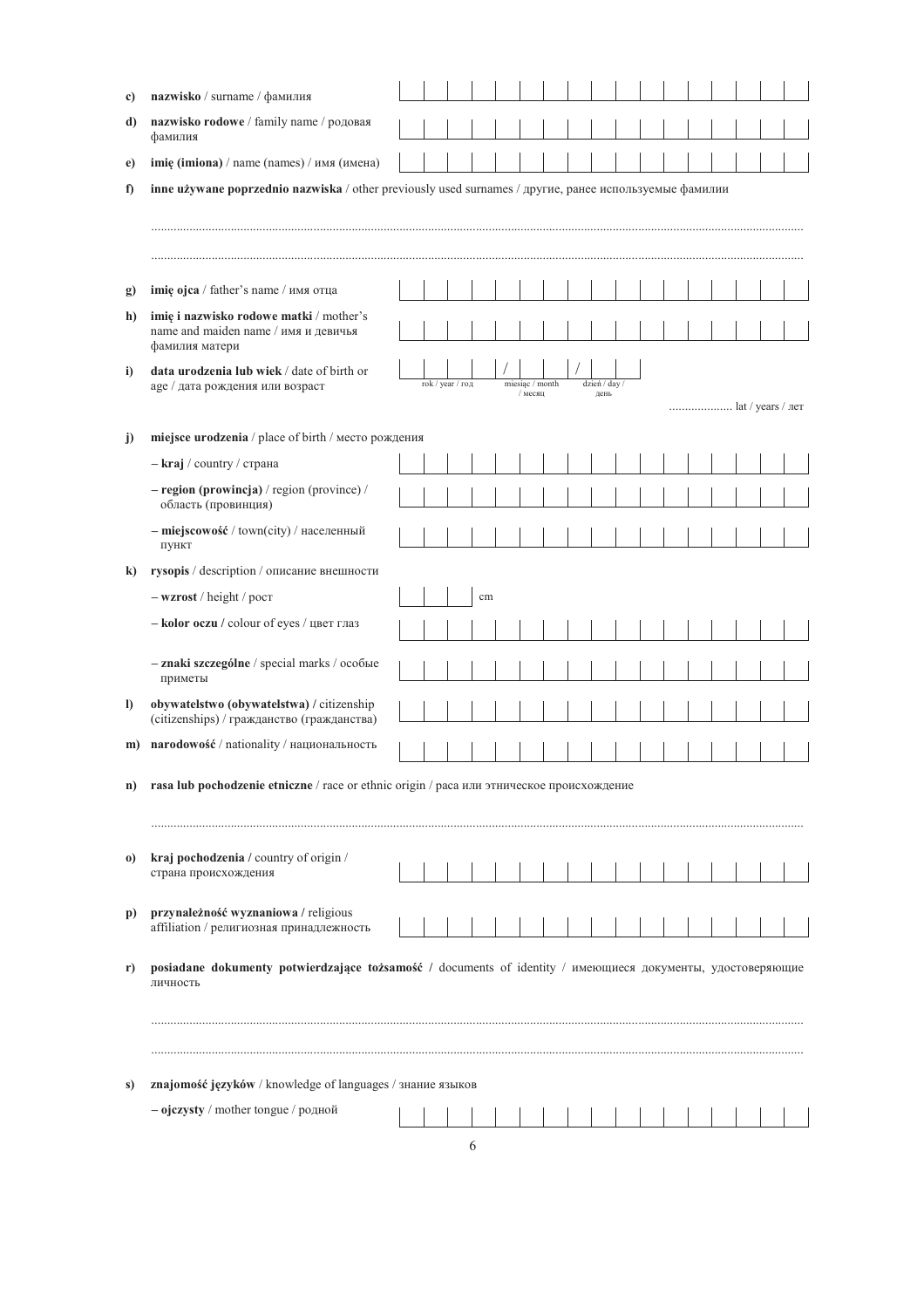- inne (dotyczy języków, w których małżonek wnioskodawcy jest w stanie swobodnie się porozumieć) / others (it applies to the languages in which the applicant's spouse is able to communicate naturally) / другие (касается языков, на которых супруг(а) заявителя может свободно общаться)

Dane małoletnich dzieci, w imieniu których wnioskodawca występuje / Data on the minor children on behalf of whom the  $2.$ applicant is acting / Данные о несовершеннолетних детях от имени которых выступает заявитель

|   | Imie / Name / Имя | Nazwisko / Surname /<br>Фамилия | Data urodzenia<br>Date of birth /<br>Дата рождения | Płeć/<br>Sex /<br>Пол | Imiona rodziców – nie dotyczy wniosku<br>obejmującego oboje rodziców / Names of the<br>$parents - it does not apply to an application$<br>covering both parents / Имена родителей - не<br>касается заявления, которое включает обеих<br>родителей |
|---|-------------------|---------------------------------|----------------------------------------------------|-----------------------|---------------------------------------------------------------------------------------------------------------------------------------------------------------------------------------------------------------------------------------------------|
|   |                   |                                 |                                                    |                       |                                                                                                                                                                                                                                                   |
|   |                   |                                 |                                                    |                       |                                                                                                                                                                                                                                                   |
|   |                   |                                 |                                                    |                       |                                                                                                                                                                                                                                                   |
| 4 |                   |                                 |                                                    |                       |                                                                                                                                                                                                                                                   |
|   |                   |                                 |                                                    |                       |                                                                                                                                                                                                                                                   |

## CZĘŚĆ II / PART II / ЧАСТЬ II

 $2.$ 

- A. INFORMACJE DOTYCZĄCE WYJAZDU WNIOSKODAWCY I OSÓB, W IMIENIU KTÓRYCH WNIOSKODAWCA WYSTĘPUJE, Z KRAJU POCHODZENIA / INFORMATION CONCERNING THE DEPARTURE FROM THE COUNTRY OF ORIGIN BY THE APPLICANT AND THE PERSONS ON BEHALF OF WHOM THE APPLICANT IS ACTING / ИНФОРМАЦИЯ КАСАЮЩИЕСЯ ВЫЕЗДА ЗАЯВИТЕЛЯ И ЛИЦ, ОТ ИМЕНИ КОТОРЫХ ВЫСТУПАЕТ ЗАЯВИТЕЛЬ, ИЗ СТРАНЫ ПРОИСХОЖДЕНИЯ
- Data wyjazdu / Date of departure / Дата выезда  $\mathbf{1}$ .

Sposób wyjazdu / Method of departure / Способ выезда

|  | rok / year / год                               |  | miesiac / month<br>месяц |  | dzień / day /<br>день |                                          |  |
|--|------------------------------------------------|--|--------------------------|--|-----------------------|------------------------------------------|--|
|  | legalny /<br>$\frac{log{all}}{1}$<br>легальный |  |                          |  |                       | nielegalny /<br>illegal /<br>нелегальный |  |

- Nazwa miejsca przekroczenia granicy kraju pochodzenia / Name of the place of crossing the border of the country of origin / Hasbanue  $\mathbf{3}$ места пересечения границы страны происхождения
- Środek transportu użyty do przekroczenia granicy kraju pochodzenia / Mean of transportation used to cross the border of the country of  $\blacktriangle$ origin / Транспортное средство, которое было использовано для пересечения границы страны происхождения

Dokument uprawniający do opuszczenia kraju pochodzenia / Document entitling to leave the country of origin / Документ, дающий  $\overline{\mathbf{5}}$ право покинуть страну происхождения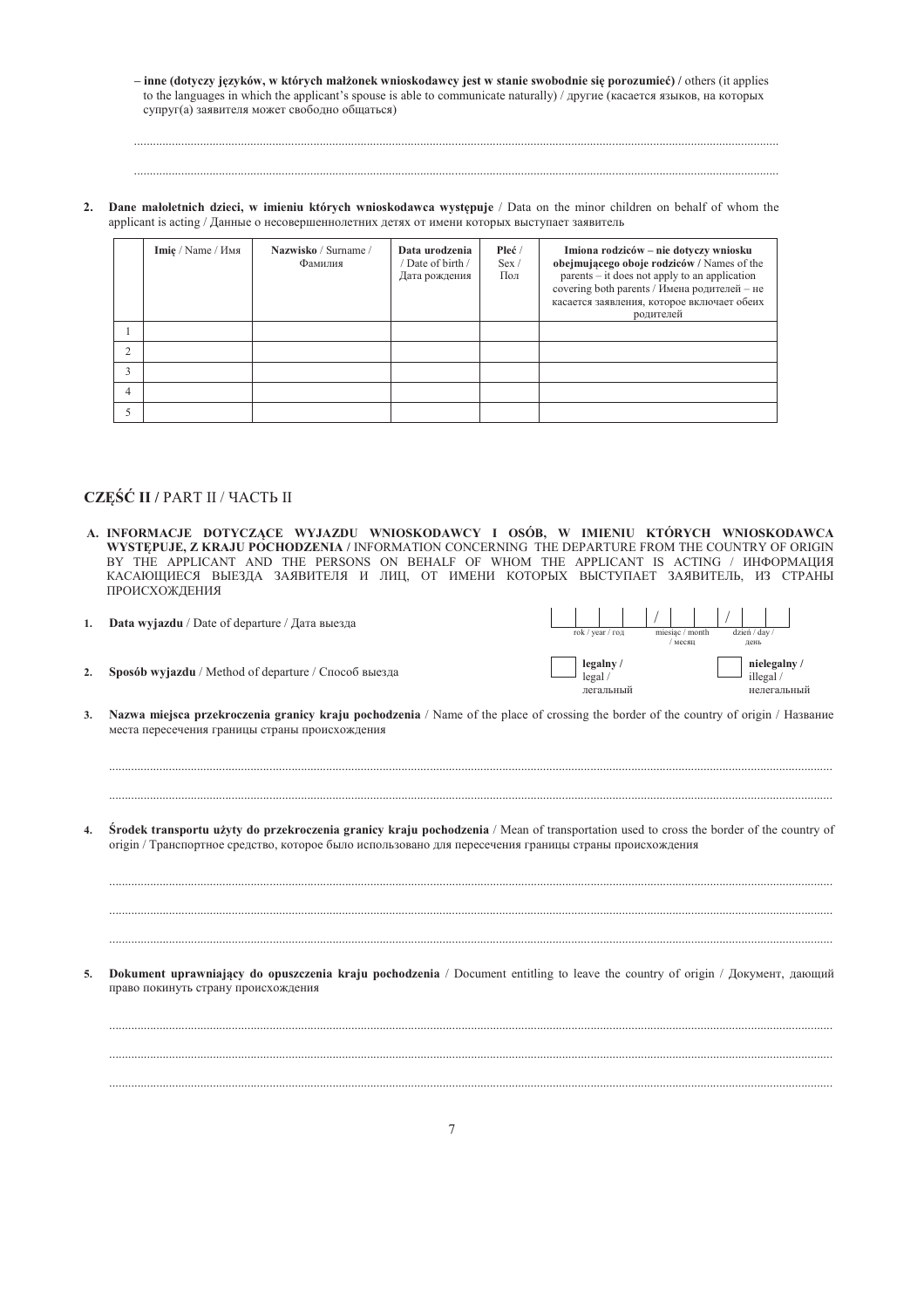| 7.<br>8. | Czy osoby trzecie odebrały Panu(i) lub osobom, w imieniu których Pan(i) występuje, dokumenty tożsamości? / Has anyone taken identity<br>documents from you or from the persons on behalf of whom you are acting ? / Изъяли ли третьи лица документы, удостоверяющие<br>личность, у Вас или лиц от имени которых Вы выступаете?<br>(zaznaczyć znakiem "X" odpowiednią rubrykę) / (tick the appropriate box with "X") / (обозначить знаком "X" соответствующую графу)<br>Так / Yes / Да<br>Proszę opisać, w jakiej sytuacji zostały odebrane dokumenty tożsamości, komu, przez kogo i w jakim celu / Please describe the situation,<br>when the identity documents were taken, from whom and by whom they were taken and for what purpose / Прошу описать, при каких<br>обстоятельствах были изъяты документы, удостоверяющие личность, кем они были изъяты и с какой целью |
|----------|---------------------------------------------------------------------------------------------------------------------------------------------------------------------------------------------------------------------------------------------------------------------------------------------------------------------------------------------------------------------------------------------------------------------------------------------------------------------------------------------------------------------------------------------------------------------------------------------------------------------------------------------------------------------------------------------------------------------------------------------------------------------------------------------------------------------------------------------------------------------------|
|          |                                                                                                                                                                                                                                                                                                                                                                                                                                                                                                                                                                                                                                                                                                                                                                                                                                                                           |
|          |                                                                                                                                                                                                                                                                                                                                                                                                                                                                                                                                                                                                                                                                                                                                                                                                                                                                           |
|          |                                                                                                                                                                                                                                                                                                                                                                                                                                                                                                                                                                                                                                                                                                                                                                                                                                                                           |
|          |                                                                                                                                                                                                                                                                                                                                                                                                                                                                                                                                                                                                                                                                                                                                                                                                                                                                           |
|          |                                                                                                                                                                                                                                                                                                                                                                                                                                                                                                                                                                                                                                                                                                                                                                                                                                                                           |
|          |                                                                                                                                                                                                                                                                                                                                                                                                                                                                                                                                                                                                                                                                                                                                                                                                                                                                           |
|          | Nie / No / Her                                                                                                                                                                                                                                                                                                                                                                                                                                                                                                                                                                                                                                                                                                                                                                                                                                                            |
|          | Czy w okresie ostatnich 5 lat Pan(i) lub osoby, w imieniu których Pan(i) występuje, wyjeżdżał(a, y) z kraju pochodzenia? / Did you or<br>any persons on behalf of whom you are acting leave the country of origin within the last 5 years? / Выезжали ли Вы или лица от имени<br>которых Вы выступаете из страны происхождения в течение последних 5 лет?<br>(zaznaczyć znakiem "X" odpowiednią rubrykę) / (tick the appropriate box with "X") / (обозначить знаком "X" соответствующую графу)                                                                                                                                                                                                                                                                                                                                                                            |
|          | $\textbf{Take}$ / $\text{Yes}$ / Да                                                                                                                                                                                                                                                                                                                                                                                                                                                                                                                                                                                                                                                                                                                                                                                                                                       |
|          | Proszę podać, kto wyjeżdżał, kiedy, na jak długo, do jakiego kraju, w jakim celu / Please state who left, for how long, to which country<br>and for what purpose / Прошу указать кто выезжал, когда, на какой период, в какую страну и с какой целью.                                                                                                                                                                                                                                                                                                                                                                                                                                                                                                                                                                                                                     |
|          |                                                                                                                                                                                                                                                                                                                                                                                                                                                                                                                                                                                                                                                                                                                                                                                                                                                                           |
|          | Nie / No / Her                                                                                                                                                                                                                                                                                                                                                                                                                                                                                                                                                                                                                                                                                                                                                                                                                                                            |
| 9.       | Czy zostały Panu(i) lub osobom, w imieniu których Pan(i) występuje, wydane przez organy innych państw wizy lub zezwolenia na<br>pobyt? / Did authorities of any other country issue visas or residence permits to you or to the persons on behalf of whom you are acting ? /<br>Были ли выданы Вам или лицам от имени которых Вы выступаете визы или разрешения на пребывание, органами других государств?                                                                                                                                                                                                                                                                                                                                                                                                                                                                |
|          | (zaznaczyć znakiem "X" odpowiednią rubrykę) / (tick the appropriate box with "X") / (обозначить знаком "X" соответствующую графу)                                                                                                                                                                                                                                                                                                                                                                                                                                                                                                                                                                                                                                                                                                                                         |
|          | Так / Yes / Да<br>Proszę podać komu zostały wydane, kiedy, przez kogo oraz wskazać nazwę dokumentu / Please state, who they were issued for, when, by                                                                                                                                                                                                                                                                                                                                                                                                                                                                                                                                                                                                                                                                                                                     |
|          |                                                                                                                                                                                                                                                                                                                                                                                                                                                                                                                                                                                                                                                                                                                                                                                                                                                                           |
|          | whom and what document it was / Прошу указать кому были выданы, когда, кем, а также указать название документа                                                                                                                                                                                                                                                                                                                                                                                                                                                                                                                                                                                                                                                                                                                                                            |
|          |                                                                                                                                                                                                                                                                                                                                                                                                                                                                                                                                                                                                                                                                                                                                                                                                                                                                           |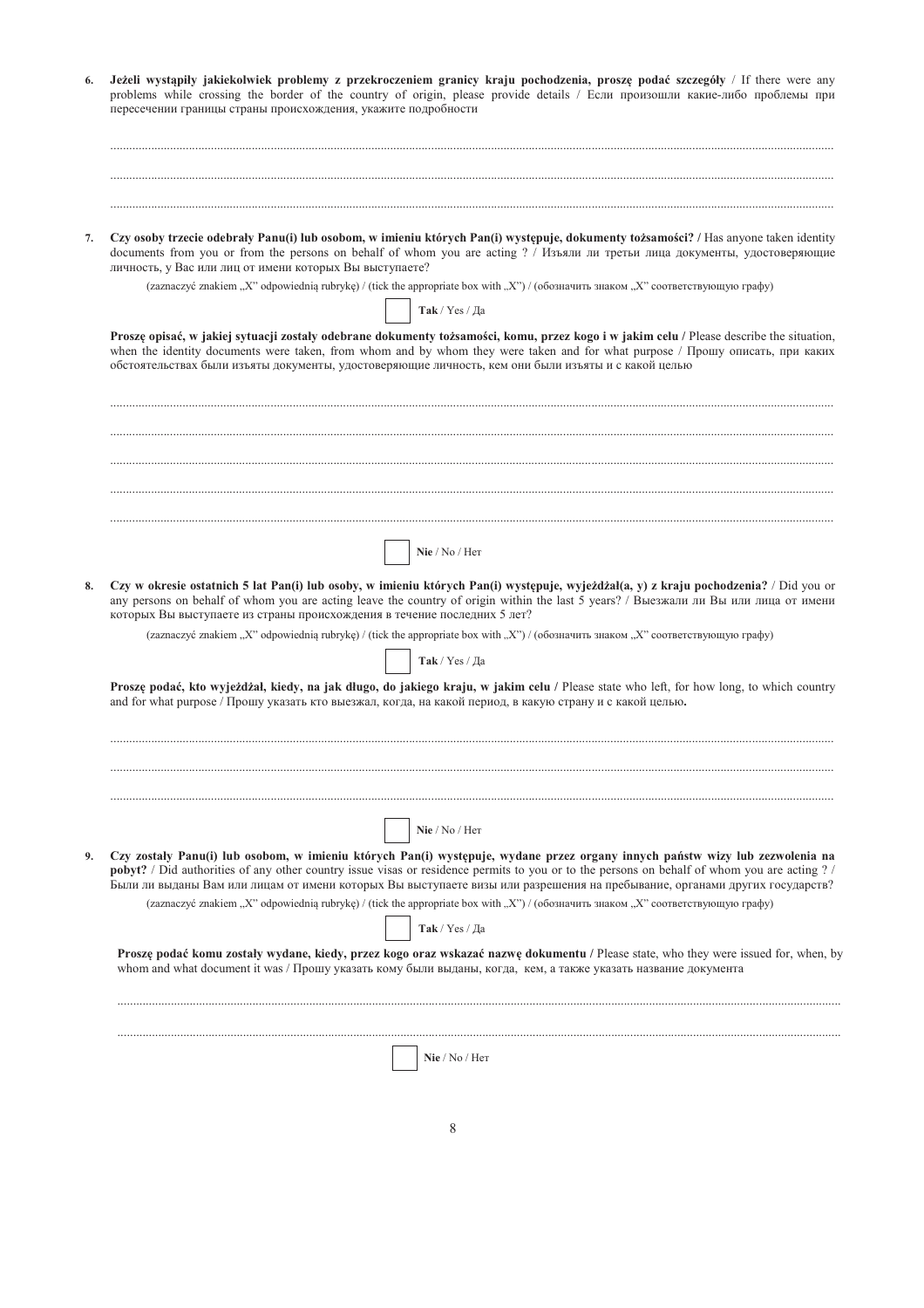- B. INFORMACJE DOTYCZĄCE WJAZDU WNIOSKODAWCY I OSÓB, W IMIENIU KTÓRYCH WNIOSKODAWCA WYSTEPUJE, NA TERYTORIUM RZECZYPOSPOLITEJ POLSKIEJ ORAZ ICH POBYTU NA TYM TERYTORIUM, PRZED ZŁOŻENIEM WNIOSKU / INFORMATION CONCERNING THE ENTRY AND STAY OF THE APPLICANT AND THE PERSONS ON BEHALF OF WHOM THE APPLICANT IS ACTING ON THE TERRITORY OF THE REPUBLIC OF POLAND PRIOR TO SUBMISSION ОҒ ТНЕ АРРLICATION / ИНФОРМАЦИЯ КАСАЮЩИЕСЯ ВЪЕЗДА ЗАЯВИТЕЛЯ И ЛИЦ ОТ ИМЕНИ КОТОРЫХ ЗАЯВИТЕЛЬ ВЫСТУПАЕТ И ИХ ПРЕБЫВАНИЯ НА ТЕРРИТОРИЮ РЕСПУБЛИКИ ПОЛЬША ДО ПОДАЧИ ЗАЯВКИ
- 1. Informacje dotyczące ostatniego wjazdu na terytorium Rzeczypospolitej Polskiej / Information concerning the last entry on the territory of the Republic of Poland / Информация касающиеся последнего въезда на территорию Республики Польша

| g) | sposób wjazdu / method of entry / способ въезда<br>dokument uprawniający do wjazdu na terytorium Rzeczypospolitej Polskiej / document entitling to the entry on the territory of the<br>Republic of Poland / документ, дающий право на въезд на территорию Республики Польша |  |                                                |  |                 |         |  |             |  |  |  |                                    |  |  |
|----|------------------------------------------------------------------------------------------------------------------------------------------------------------------------------------------------------------------------------------------------------------------------------|--|------------------------------------------------|--|-----------------|---------|--|-------------|--|--|--|------------------------------------|--|--|
|    |                                                                                                                                                                                                                                                                              |  |                                                |  |                 |         |  |             |  |  |  |                                    |  |  |
|    |                                                                                                                                                                                                                                                                              |  | $\text{legalny} / \text{legal} /$<br>легальный |  |                 |         |  |             |  |  |  | nielegalny / illegal / нелегальный |  |  |
|    | miejsce wjazdu / place of entry / место въезда                                                                                                                                                                                                                               |  |                                                |  |                 | / месяц |  | день        |  |  |  |                                    |  |  |
|    | d) data wjazdu / date of entry / дата въезда                                                                                                                                                                                                                                 |  | rok / year / год                               |  | miesiąc / month |         |  | dzień / day |  |  |  |                                    |  |  |
|    |                                                                                                                                                                                                                                                                              |  |                                                |  |                 |         |  |             |  |  |  |                                    |  |  |
|    | Poland / транспортные средства, использованные для поездки в Республику Польша                                                                                                                                                                                               |  |                                                |  |                 |         |  |             |  |  |  |                                    |  |  |
|    | c) środki transportu użyte do podróży do Rrzeczypospolitej Polskiej / means of transportation used during the journey to the Republic of                                                                                                                                     |  |                                                |  |                 |         |  |             |  |  |  |                                    |  |  |
|    |                                                                                                                                                                                                                                                                              |  |                                                |  |                 |         |  |             |  |  |  |                                    |  |  |
|    |                                                                                                                                                                                                                                                                              |  |                                                |  |                 |         |  |             |  |  |  |                                    |  |  |
|    | b) kraje tranzytu / transit countries / транзитные страны                                                                                                                                                                                                                    |  |                                                |  |                 |         |  |             |  |  |  |                                    |  |  |
|    |                                                                                                                                                                                                                                                                              |  |                                                |  |                 |         |  |             |  |  |  |                                    |  |  |

a) Czy w okresie ostatnich 5 lat Pan(i) lub osoby, w imieniu których Pan(i) występuje, przebywał(a/y) na terytorium Rzeczypospolitej Polskiej? / Have you or has any person on behalf of whom you are acting stayed on the territory of the Republic of Poland within the last 5 years? / Пребывали ли Вы или лица от имени которых Вы выступаете в течение последних 5 лет на территории Республики Польша?

(zaznaczyć znakiem "X" odpowiednią rubrykę) / (tick the appropriate box with "X") / (обозначить знаком "X" соответствующую графу)

 $\mathbf{Tak}$  / Yes / Да

 $\overline{2}$ .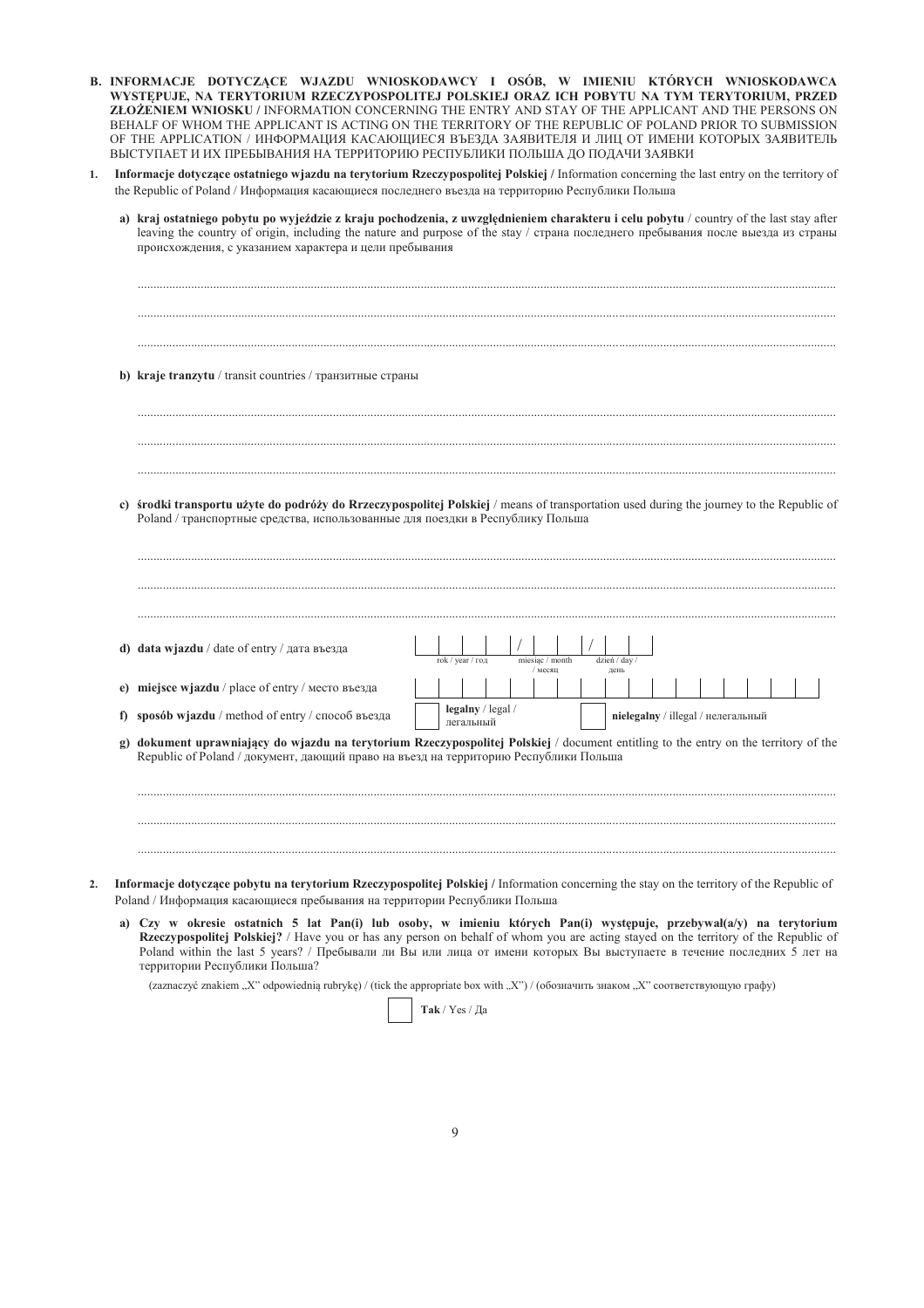| Proszę podać okres i cel pobytu w odniesieniu do każdej osoby, której dotyczy wniosek / Please state the period and the purpose of<br>stay for each person included in this application / Укажите период и цель пребывания каждого лица, которого касается данное<br>заявление                                                                                                                                                                                                                                                            |
|-------------------------------------------------------------------------------------------------------------------------------------------------------------------------------------------------------------------------------------------------------------------------------------------------------------------------------------------------------------------------------------------------------------------------------------------------------------------------------------------------------------------------------------------|
|                                                                                                                                                                                                                                                                                                                                                                                                                                                                                                                                           |
|                                                                                                                                                                                                                                                                                                                                                                                                                                                                                                                                           |
| $\mathrm{Nie}$ / $\mathrm{No}$ / $\mathrm{Her}$                                                                                                                                                                                                                                                                                                                                                                                                                                                                                           |
| b) Czy kiedykolwiek wydano wobec Pana(i) decyzję zobowiązującą do powrotu do kraju pochodzenia z terytorium Rzeczypospolitej<br>Polskiej lub innego kraju Unii Europejskiej? / Have you ever been issued any decisions on imposing the return obligation from the<br>territory of the Republic of Poland or any other European Union Member State? / Было ли вынесено когда-либо в отношении Вас<br>решение, предписывающее возвращение в страну происхождения с территории Республики Польша или из другой страны<br>Европейского Союза? |
| (zaznaczyć znakiem "X" odpowiednią rubrykę) / (tick the appropriate box with "X") / (обозначить знаком "X" соответствующую графу)                                                                                                                                                                                                                                                                                                                                                                                                         |
| Так / Yes / Да<br>Nie / No / Her                                                                                                                                                                                                                                                                                                                                                                                                                                                                                                          |
| c) Czy aktualny pobyt na terytorium Rzeczypospolitej Polskiej Pana(i) i osób, w imieniu których Pan(i) występuje, jest legalny? / Is<br>your current stay on the territory of the Republic of Poland or the current stay of the persons on behalf of whom you are acting legal? /<br>Является ли Ваше пребывание и лиц от имени которых Вы выступаете в настоящий момент на территории Республики Польша<br>легальным?                                                                                                                    |
| (zaznaczyć znakiem "X" odpowiednią rubrykę) / (tick the appropriate box with "X") / (обозначить знаком "X" соответствующую графу)                                                                                                                                                                                                                                                                                                                                                                                                         |
| Так / Yes / Да                                                                                                                                                                                                                                                                                                                                                                                                                                                                                                                            |
| tolerowany, inna podstawa pobytu) w odniesieniu do każdej osoby, której dotyczy wniosek / Please specify the basis of the stay (visa,<br>temporary residence permit, permission to stay for humanitarian reasons, tolerated stay permit, other) for each person included in this<br>application / Укажите основания пребывания (виза, разрешение на временное пребывание, согласие на пребывание по<br>гуманитарным соображениям, согласие на допустимое пребывание, прочие) для каждого лица, которого касается данное<br>заявление.     |
|                                                                                                                                                                                                                                                                                                                                                                                                                                                                                                                                           |
| Nie / No / Her                                                                                                                                                                                                                                                                                                                                                                                                                                                                                                                            |
| Proszę podać dzień, od którego pobyt na terytorium Rzeczypospolitej Polskiej jest nielegalny w odniesieniu do każdej osoby, której<br>dotyczy wniosek / Please state the date as of which the stay on the territory of the Republic of Poland is illegal for each person included in<br>this application / Укажите день, начиная с которого пребывание на территории Республики Польша считается нелегальным для<br>каждого лица, которого касается данное заявление.                                                                     |
|                                                                                                                                                                                                                                                                                                                                                                                                                                                                                                                                           |
|                                                                                                                                                                                                                                                                                                                                                                                                                                                                                                                                           |
| d) Aktualne lub deklarowane miejsce pobytu na terytorium Rzeczypospolitej Polskiej / The current or declared place of residence on the<br>territory of the Republic of Poland / Актуальное или декларируемое место жительства на территории Республики Польша                                                                                                                                                                                                                                                                             |
|                                                                                                                                                                                                                                                                                                                                                                                                                                                                                                                                           |
|                                                                                                                                                                                                                                                                                                                                                                                                                                                                                                                                           |
|                                                                                                                                                                                                                                                                                                                                                                                                                                                                                                                                           |
|                                                                                                                                                                                                                                                                                                                                                                                                                                                                                                                                           |
|                                                                                                                                                                                                                                                                                                                                                                                                                                                                                                                                           |
|                                                                                                                                                                                                                                                                                                                                                                                                                                                                                                                                           |
|                                                                                                                                                                                                                                                                                                                                                                                                                                                                                                                                           |
|                                                                                                                                                                                                                                                                                                                                                                                                                                                                                                                                           |
|                                                                                                                                                                                                                                                                                                                                                                                                                                                                                                                                           |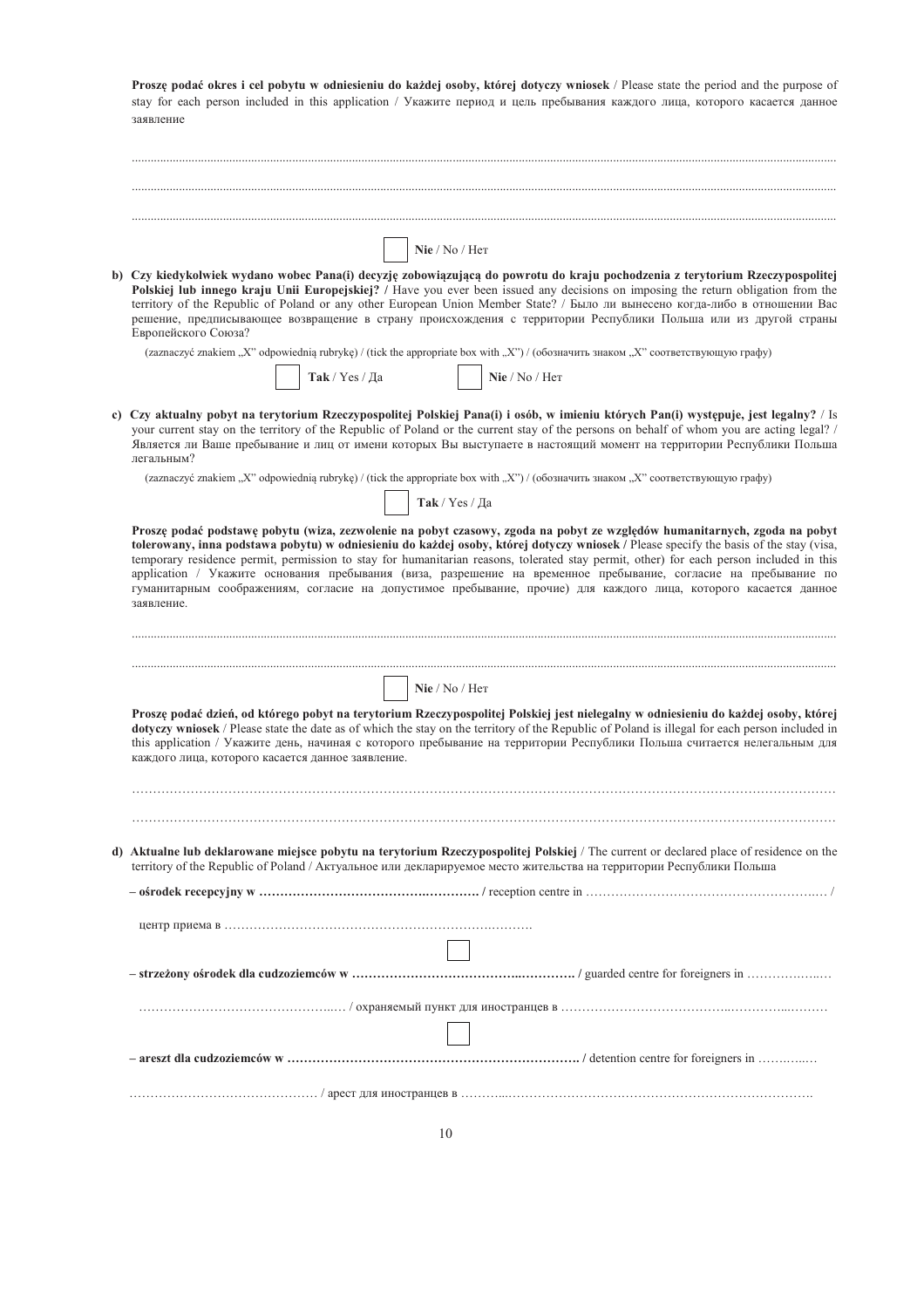| $-$ inne miejsce pobytu / other place of residence / другое место пребывания                                                                                                                                                                |  |  |  |  |  |  |  |  |  |  |  |  |  |
|---------------------------------------------------------------------------------------------------------------------------------------------------------------------------------------------------------------------------------------------|--|--|--|--|--|--|--|--|--|--|--|--|--|
|                                                                                                                                                                                                                                             |  |  |  |  |  |  |  |  |  |  |  |  |  |
| miejscowość / town (city) / населенный пункт                                                                                                                                                                                                |  |  |  |  |  |  |  |  |  |  |  |  |  |
| ulica / street / улица                                                                                                                                                                                                                      |  |  |  |  |  |  |  |  |  |  |  |  |  |
| numer domu / house number / номер дома                                                                                                                                                                                                      |  |  |  |  |  |  |  |  |  |  |  |  |  |
| numer mieszkania / apartment number / номер квартиры                                                                                                                                                                                        |  |  |  |  |  |  |  |  |  |  |  |  |  |
| kod pocztowy / postal code / почтовый индекс                                                                                                                                                                                                |  |  |  |  |  |  |  |  |  |  |  |  |  |
| Określenie miejsca pobytu (mieszkanie prywatne, hotel, dom studencki) / Type of the place of residence (private apartment, hotel,<br>student's hostel) / Определение места проживания (частная квартира, гостиница, студенческое общежитие) |  |  |  |  |  |  |  |  |  |  |  |  |  |
|                                                                                                                                                                                                                                             |  |  |  |  |  |  |  |  |  |  |  |  |  |
| $-$ adres do korespondencji, jeżeli inny niż wyżej wymieniony / mailing address (if other than mentioned above) / адрес для переписки<br>(если отличается от указанного выше)                                                               |  |  |  |  |  |  |  |  |  |  |  |  |  |
| miejscowość / town (city) / населенный пункт                                                                                                                                                                                                |  |  |  |  |  |  |  |  |  |  |  |  |  |
| ulica / street / улица                                                                                                                                                                                                                      |  |  |  |  |  |  |  |  |  |  |  |  |  |
| numer domu / house number / номер дома                                                                                                                                                                                                      |  |  |  |  |  |  |  |  |  |  |  |  |  |
| numer mieszkania / apartment number / номер квартиры                                                                                                                                                                                        |  |  |  |  |  |  |  |  |  |  |  |  |  |
| kod pocztowy / postal code / почтовый индекс                                                                                                                                                                                                |  |  |  |  |  |  |  |  |  |  |  |  |  |
| Dokumenty potwierdzające tożsamość, wydane przez władze Rzeczypospolitej Polskiej / Identity documents issued by the authorities of the<br>Republic of Poland / Документы, удостоверяющие личность, выданные властями Республики Польша     |  |  |  |  |  |  |  |  |  |  |  |  |  |
| a) karta pobytu / residence card / вид на жительство                                                                                                                                                                                        |  |  |  |  |  |  |  |  |  |  |  |  |  |
| $-$ <b>seria</b> / series / серия                                                                                                                                                                                                           |  |  |  |  |  |  |  |  |  |  |  |  |  |
| $-$ numer / number / номер                                                                                                                                                                                                                  |  |  |  |  |  |  |  |  |  |  |  |  |  |

ľ

- data wydania / date of issue / дата выдачи

 $3.$ 

- $-$ data upływu ważności / expiry date /  $\alpha$ ara истечения срока действия
- $-$ огда<br/>n wydający / issuing authority / орган $\,$ выдачи документа

| rok / year / год |  | miesiąc / month |  | dzień / day / |  |  |  |  |
|------------------|--|-----------------|--|---------------|--|--|--|--|
|                  |  | месяц           |  | день          |  |  |  |  |
|                  |  |                 |  |               |  |  |  |  |
| rok / year / год |  | miesiąc / month |  | dzień / day / |  |  |  |  |
|                  |  | / месяц         |  | день          |  |  |  |  |
|                  |  |                 |  |               |  |  |  |  |
|                  |  |                 |  |               |  |  |  |  |
|                  |  |                 |  |               |  |  |  |  |
|                  |  |                 |  |               |  |  |  |  |

b) inne dokumenty potwierdzające tożsamość / other documents confirming the identity / другие документы, удостоверяющие личность

c) nie wydano / not issued / не выдан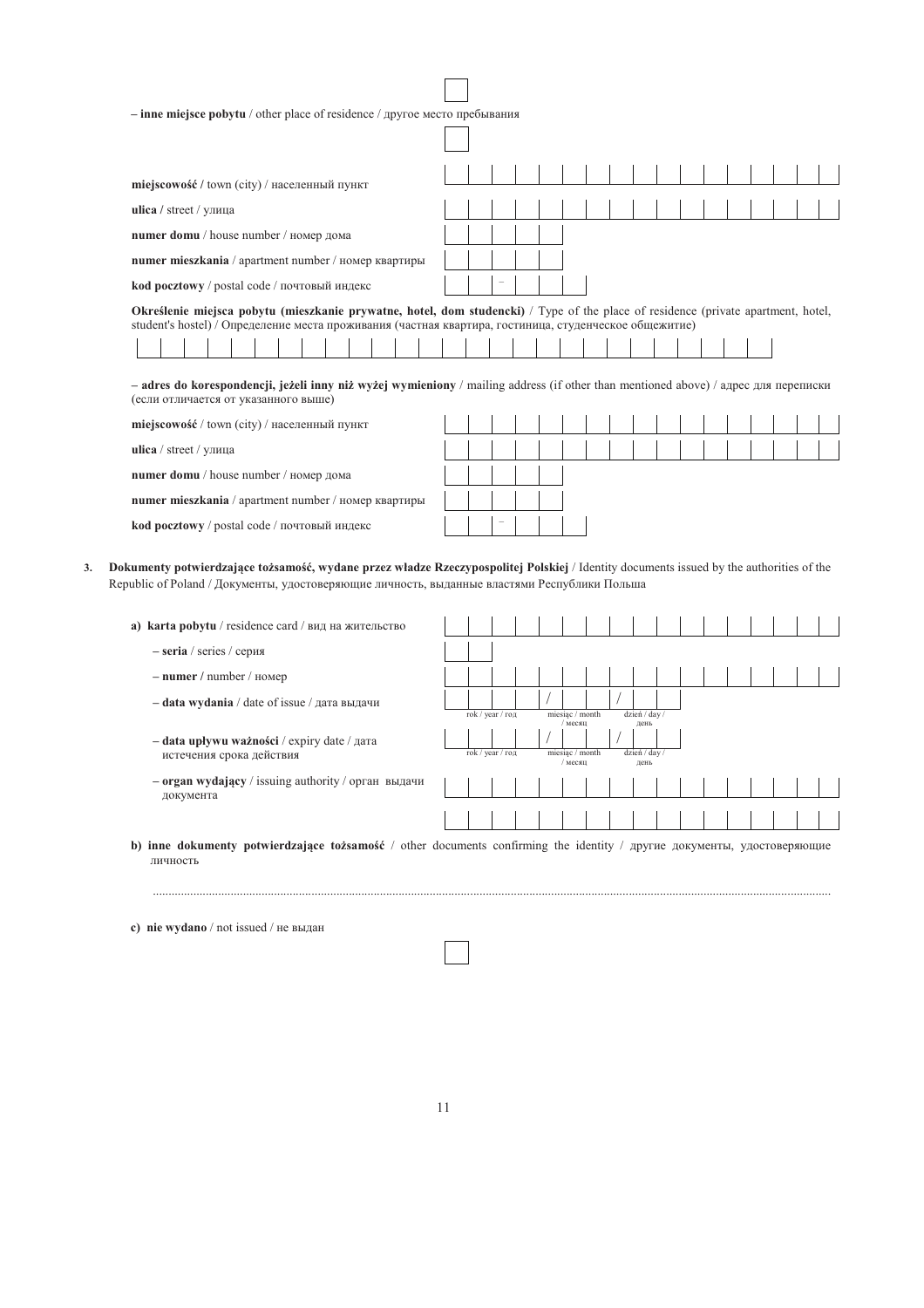# $\mathbf{CZE}\xspace\!\acute{\mathbf{S}}\xspace\!\acute{\mathbf{C}}$ III / PART III / ЧАСТЬ III

INFORMACJE DOTYCZĄCE STANU ZDROWIA WNIOSKODAWCY I OSÓB, W IMIENIU KTÓRYCH WNIOSKODAWCA WYSTĘPUJE, ORAZ DOZNANEJ PRZEZ NICH PRZEMOCY / INFORMATION CONCERNING HEALTH CONDITION AND VIOLENCE SUFFERED BY THE APPLICANT AND THE PERSONS ON BEHALF OF WHOM THE APPLICANT IS ACTING / ИНФОРМАЦИЯ, КАСАЮЩАЯСЯ СОСТОЯНИЯ ЗДОРОВЬЯ ЗАЯВИТЕЛЯ И ЛИЦ ОТ ИМЕНИ КОТОРЫХ ВЫСТУПАЕТ ЗАЯВИТЕЛЬ, А ТАКЖЕ ПЕРЕНЕСЕННОМ НАСИЛИЕ

 $1.$ Czy Pan(i) lub osoba, w imieniu której Pan(i) występuje, ma jakieś problemy ze zdrowiem? / Do you or any person on behalf of whom you are acting have any health related problems? / Имеете ли Вы или лицо от имени которого Вы выступаете какие-либо проблемы со здоровьем?

(zaznaczyć znakiem "X" odpowiednią rubrykę) / (tick the appropriate box with "X") / (обозначить знаком "X" соответствующую графу)

| Proszę wskazać tę osobę i określić, jaki ma problem ze zdrowiem / Please indicate that person and describe what health problem he/she has |  |  |  |  |
|-------------------------------------------------------------------------------------------------------------------------------------------|--|--|--|--|
| / Укажите лицо и определите какя у него/нее проблема со здоровьем                                                                         |  |  |  |  |

**Tak** / Yes / Да

| Nie / No / Her                                                                                                                                                                                                                                                                                                                                                                                                                                                                                                                                                                                                                                                                      |
|-------------------------------------------------------------------------------------------------------------------------------------------------------------------------------------------------------------------------------------------------------------------------------------------------------------------------------------------------------------------------------------------------------------------------------------------------------------------------------------------------------------------------------------------------------------------------------------------------------------------------------------------------------------------------------------|
| Czy Pan(i) lub osoba, w imieniu której Pan(i) występuje, jest osobą niepełnosprawną? / Are you or is any person on behalf of whom you are<br>acting disabled? / Являетесь ли Вы или лицо от имени которого Вы выступаете инвалидом?                                                                                                                                                                                                                                                                                                                                                                                                                                                 |
| (zaznaczyć znakiem "X" odpowiednią rubrykę) / (tick the appropriate box with "X") / (обозначить знаком "X" соответствующую графу)                                                                                                                                                                                                                                                                                                                                                                                                                                                                                                                                                   |
| Так / Yes / Да                                                                                                                                                                                                                                                                                                                                                                                                                                                                                                                                                                                                                                                                      |
| Proszę wskazać tę osobę, określić rodzaj niepełnosprawności oraz jej stopień / Please indicate that person and define the type and level of<br>disability / Укажите лицо, вид и степень инвалидности                                                                                                                                                                                                                                                                                                                                                                                                                                                                                |
|                                                                                                                                                                                                                                                                                                                                                                                                                                                                                                                                                                                                                                                                                     |
| Nie / No / Her                                                                                                                                                                                                                                                                                                                                                                                                                                                                                                                                                                                                                                                                      |
| Czy Pani lub osoba, w imieniu której Pan(i) występuje, jest w ciąży? / Are you or is any person on behalf of whom you are acting pregnant? /<br>Являетесь Вы или лицо, от имени которого Вы выступаете, в состоянии беременности?                                                                                                                                                                                                                                                                                                                                                                                                                                                   |
| (zaznaczyć znakiem "X" odpowiednią rubrykę) / (tick the appropriate box with "X") / (обозначить знаком "X" соответствующую графу)                                                                                                                                                                                                                                                                                                                                                                                                                                                                                                                                                   |
| Так / Yes / Да                                                                                                                                                                                                                                                                                                                                                                                                                                                                                                                                                                                                                                                                      |
| Proszę wskazać, kto / Please state who / Прошу указать кто                                                                                                                                                                                                                                                                                                                                                                                                                                                                                                                                                                                                                          |
| Nie / No / Her                                                                                                                                                                                                                                                                                                                                                                                                                                                                                                                                                                                                                                                                      |
|                                                                                                                                                                                                                                                                                                                                                                                                                                                                                                                                                                                                                                                                                     |
| Czy Pan(i) lub osoba, w imieniu której Pan(i) występuje, kiedykolwiek doświadczył(a) przemocy fizycznej, w tym seksualnej, a także ze<br>względu na płeć, orientację seksualną i tożsamość płciową? / Have you or has any person on behalf of whom you are acting ever experienced<br>physical violence, including acts of sexual violence, as well as caused by gender, sexual orientation or gender identity? / Применялось ли по<br>отношению к Вам или лицу от имени которого Вы выступаете физическое насилие, в том числе сексуальное, а также по причине<br>половой принадлежности, сексуальной ориентации и половой идентичности?                                           |
| (zaznaczyć znakiem "X" odpowiednią rubrykę) / (tick the appropriate box with "X") / (обозначить знаком "X" соответствующую графу)                                                                                                                                                                                                                                                                                                                                                                                                                                                                                                                                                   |
| $\textbf{Take}$ / $\text{Yes}$ / Да                                                                                                                                                                                                                                                                                                                                                                                                                                                                                                                                                                                                                                                 |
| Proszę wskazać, kto i podać okoliczności związane z doświadczoną przemocą (kto był sprawcą/sprawcami przemocy, kiedy i gdzie miało<br>to miejsce, jakie były powody poddania przemocy oraz inne istotne okoliczności) / Please state who it was and describe all the circumstances<br>related to the experienced violence (who the perpetrator/perpetrators was/were, when and where it happened, what the reason of the violence was<br>and any other relevant facts) / Прошу указать по отношениу к кому и описать подробности, связанные с испытанным насилием (кто<br>совершил насилие, когда и где это произошло, причины насилия, а также другие существенные обстоятельства) |
|                                                                                                                                                                                                                                                                                                                                                                                                                                                                                                                                                                                                                                                                                     |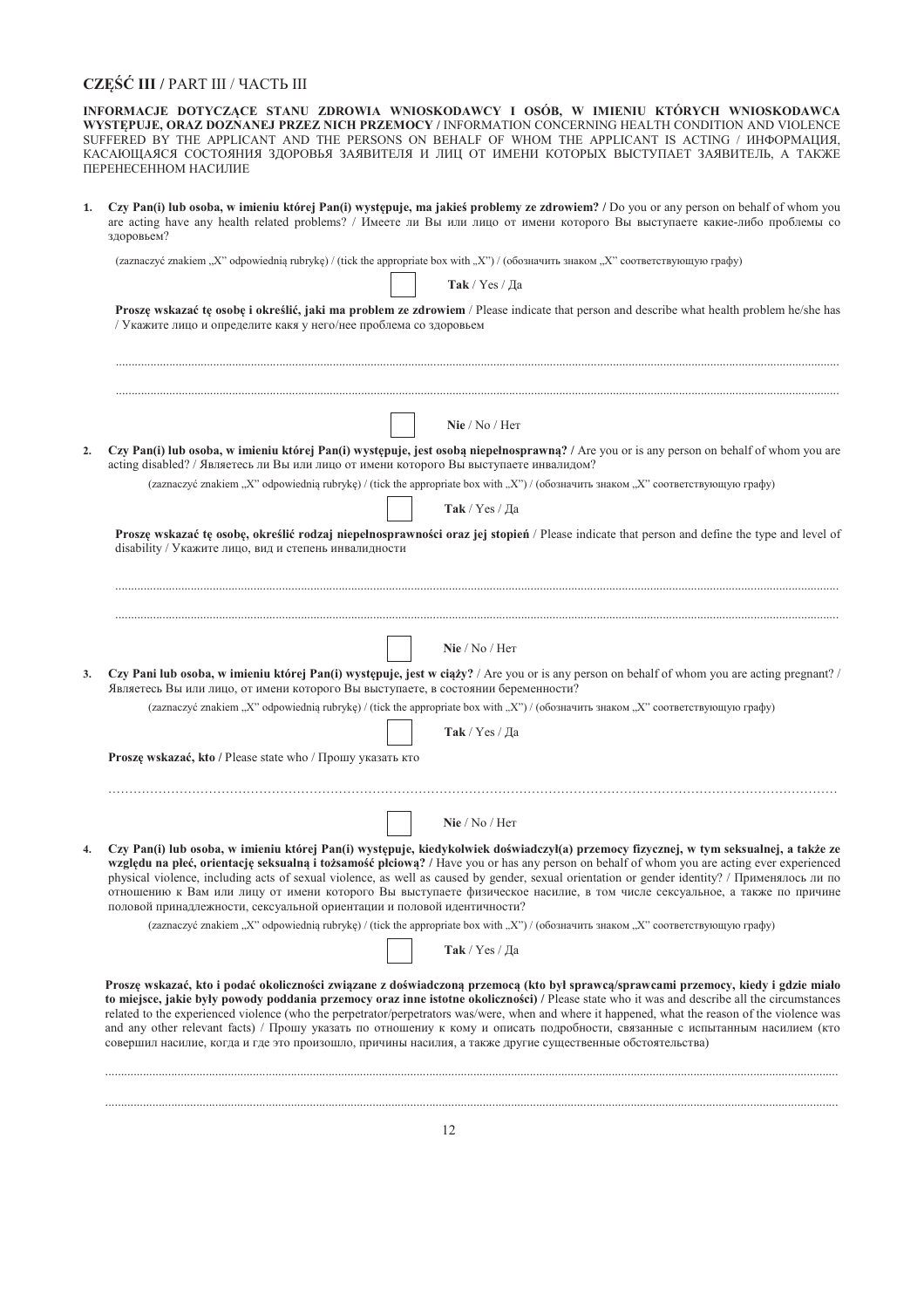|    | Nie / No / Her                                                                                                                                                                                                                                                                                                                                                                                                                                                                                                                                                                                                                                                                                                                                                                                                                                                                                                                                                     |
|----|--------------------------------------------------------------------------------------------------------------------------------------------------------------------------------------------------------------------------------------------------------------------------------------------------------------------------------------------------------------------------------------------------------------------------------------------------------------------------------------------------------------------------------------------------------------------------------------------------------------------------------------------------------------------------------------------------------------------------------------------------------------------------------------------------------------------------------------------------------------------------------------------------------------------------------------------------------------------|
| 5. | Czy Pan(i) lub osoba, w imieniu której Pan(i) występuje, kiedykolwiek doświadczył(a) przemocy psychicznej, w tym seksualnej, a także<br>ze względu na płeć, orientację seksualną i tożsamość płciową? Czy kiedykolwiek znalazł(a) się Pan(i) w sytuacji, która zagrażała życiu<br>lub zdrowiu Pana(i) lub osób Panu(i) bliskich? / Have you or has any person on behalf of whom you are acting ever experienced<br>psychological violence, including acts of sexual violence, as well as caused by gender, sexual orientation or gender identity? Have you or has<br>anyone who is close to you experienced a life- or health-threatening event? / Применялось ли по отношению к Вам или лицу от имени<br>которого Вы выступаете психическое насилие, в том числе сексуальное, по причине половой принадлежности, сексуальной<br>ориентации и половой идентичности? Пребывали ли Вы когда-либо в ситуации, угрожающей Вашей жизни и здоровья или Ваших<br>близких? |
|    | (zaznaczyć znakiem "X" odpowiednią rubrykę) / (tick the appropriate box with "X") / (обозначить знаком "X" соответствующую графу)                                                                                                                                                                                                                                                                                                                                                                                                                                                                                                                                                                                                                                                                                                                                                                                                                                  |
|    | Так / Yes / Да                                                                                                                                                                                                                                                                                                                                                                                                                                                                                                                                                                                                                                                                                                                                                                                                                                                                                                                                                     |
|    |                                                                                                                                                                                                                                                                                                                                                                                                                                                                                                                                                                                                                                                                                                                                                                                                                                                                                                                                                                    |
|    | Proszę wskazać, kto i podać okoliczności związane z doświadczoną przemocą (kto był sprawcą/sprawcami przemocy, kiedy i gdzie miało<br>to miejsce, jakie były powody poddania przemocy oraz inne istotne okoliczności) / Please state who it was and describe all the circumstances<br>related to the experienced violence (who the perpetrator/perpetrators was/were, when and where it happened, what the reason of the violence was<br>and any other relevant facts) / Прошу указать по отношениу к кому и описать подробности, связанные с испытанным насилием (кто<br>совершил насилие, когда и где это произошло, причины насилия, а также другие существенные обстоятельства)                                                                                                                                                                                                                                                                                |
|    |                                                                                                                                                                                                                                                                                                                                                                                                                                                                                                                                                                                                                                                                                                                                                                                                                                                                                                                                                                    |
|    |                                                                                                                                                                                                                                                                                                                                                                                                                                                                                                                                                                                                                                                                                                                                                                                                                                                                                                                                                                    |
|    |                                                                                                                                                                                                                                                                                                                                                                                                                                                                                                                                                                                                                                                                                                                                                                                                                                                                                                                                                                    |
|    |                                                                                                                                                                                                                                                                                                                                                                                                                                                                                                                                                                                                                                                                                                                                                                                                                                                                                                                                                                    |
|    |                                                                                                                                                                                                                                                                                                                                                                                                                                                                                                                                                                                                                                                                                                                                                                                                                                                                                                                                                                    |
|    |                                                                                                                                                                                                                                                                                                                                                                                                                                                                                                                                                                                                                                                                                                                                                                                                                                                                                                                                                                    |
|    |                                                                                                                                                                                                                                                                                                                                                                                                                                                                                                                                                                                                                                                                                                                                                                                                                                                                                                                                                                    |
|    |                                                                                                                                                                                                                                                                                                                                                                                                                                                                                                                                                                                                                                                                                                                                                                                                                                                                                                                                                                    |
|    | Nie / No / Her                                                                                                                                                                                                                                                                                                                                                                                                                                                                                                                                                                                                                                                                                                                                                                                                                                                                                                                                                     |

# $\mathbf{CZE}\xspace\!\mathbf{\acute{S}\!\!\!\!\!\!\!\!C}$ IV / PART IV / ЧАСТЬ IV

POWODY UBIEGANIA SIĘ PRZEZ WNIOSKODAWCĘ LUB OSOBY, W IMIENIU KTÓRYCH WNIOSKODAWCA WYSTĘPUJE, O UDZIELENIE OCHRONY MIEDZYNARODOWEJ / REASONS FOR APPLYING FOR INTERNATIONAL PROTECTION BY THE APPLICANT AND THE PERSONS ON BEHALF OF WHOM THE APPLICANT IS ACTING / ПРИЧИНЫ ХОЛАТАЙСТВА ЗАЯВИТЕЛЯ ИЛИ ЛИЦА ОТ ИМЕНИ КОТОРОГО ВЫСТУПАЕТ ЗАЯВИТЕЛЬ О ПРЕДОСТАВЛЕНИЕ МЕЖДУНАРОДНОЙ ЗАЩИТЫ

1. Proszę podać, wykorzystując dowolną liczbę dodatkowych arkuszy, powody ubiegania się o udzielenie ochrony międzynarodowej. Proszę podać wszelkie istotne informacje dotyczące m.in. rasy, narodowości lub pochodzenia etnicznego, wyznania, przynależności do określonej grupy społecznej lub przekonań politycznych Pana(i) oraz osób, w imieniu których Pan(i) występuje / Please state, using any number of additional sheets, reasons for applying for international protection. Please provide all the important information concerning, inter alia, race, nationality or ethnic background, religion, membership in the particular social group or political views of yourself and the persons on behalf of whom you are acting / Укажите, используя произвольное количество дополнительных листов бумаги, причины ходатайства о предоставление международной защиты. Предоставьте каждую существенную информацию, а именно касающуюся в том числе расы, национальности или этнического происхождения, вероисповедания, принадлежности к определенной социальной группе, политических убеждений лиц, охваченных заявлением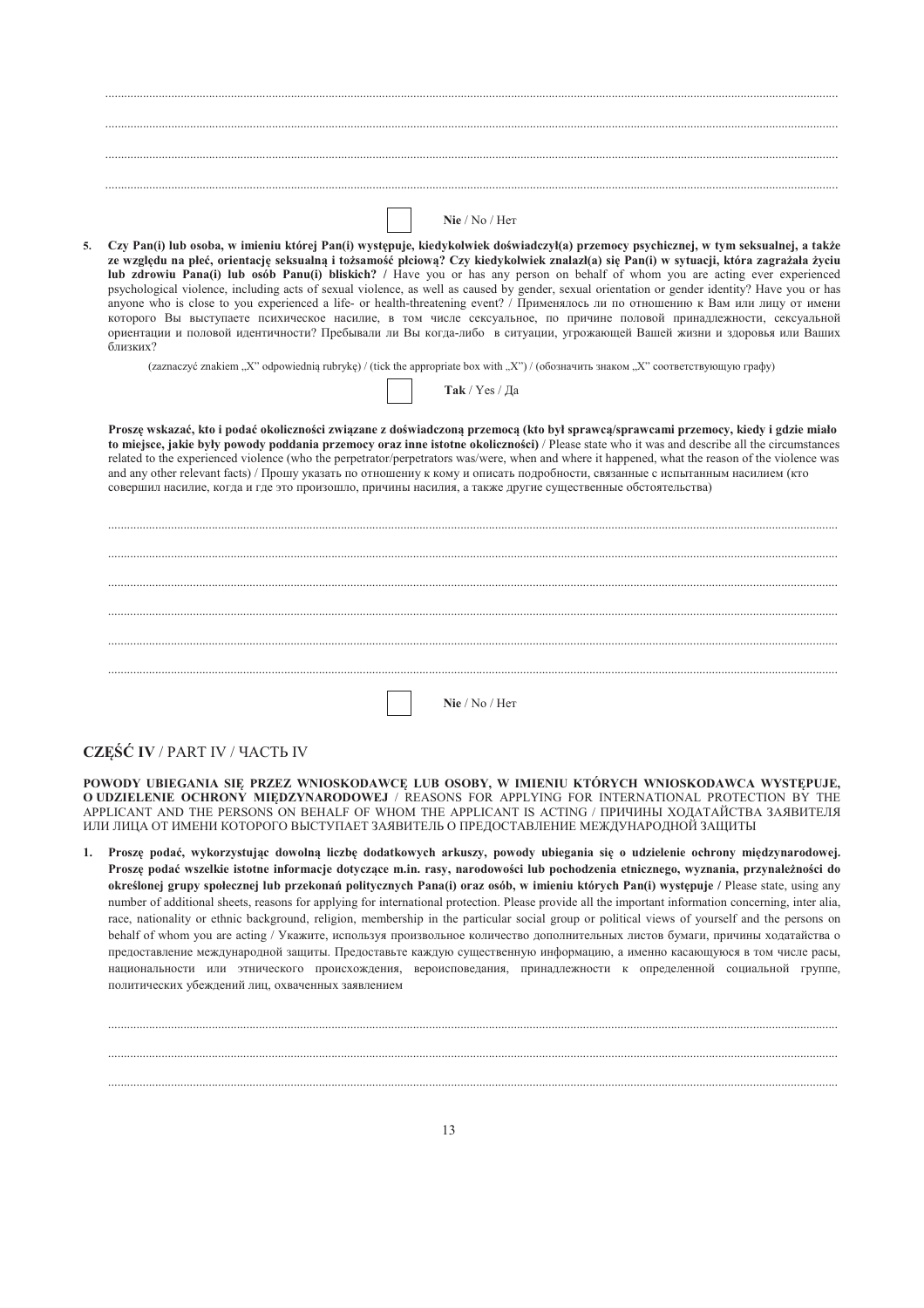| Proszę wskazać, kto, kogo i czego się obawia / Please state who is afraid of whom and what / Прошу указать кто, кого и чего опасается.                                                                                                                                                                                                                                                                                                                                                                       |
|--------------------------------------------------------------------------------------------------------------------------------------------------------------------------------------------------------------------------------------------------------------------------------------------------------------------------------------------------------------------------------------------------------------------------------------------------------------------------------------------------------------|
|                                                                                                                                                                                                                                                                                                                                                                                                                                                                                                              |
|                                                                                                                                                                                                                                                                                                                                                                                                                                                                                                              |
| Nie / No / Her                                                                                                                                                                                                                                                                                                                                                                                                                                                                                               |
| Czy władze Pana(i) kraju pochodzenia są w stanie udzielić Panu(i) lub osobom, w imieniu których Pan(i) występuje, ochrony w razie<br>powrotu do kraju pochodzenia? / Are the authorities of your country of origin capable of protecting you or the persons on behalf of whom you<br>are acting in case of returning to the country of orgin? / Способны ли власти страны Вашего происхождения предоставить защиту Вам или<br>лицам от имени которых выступаете в случае возвращения в страну происхождения? |
| (zaznaczyć znakiem "X" odpowiednią rubrykę) / (tick the appropriate box with "X") / (обозначить знаком "X" соответствующую графу)                                                                                                                                                                                                                                                                                                                                                                            |
| Так / Yes / Да<br>Nie / No / Her                                                                                                                                                                                                                                                                                                                                                                                                                                                                             |
| Proszę uzasadnić swoją odpowiedź / Please explain / Прошу обосновать свой ответ                                                                                                                                                                                                                                                                                                                                                                                                                              |
|                                                                                                                                                                                                                                                                                                                                                                                                                                                                                                              |
|                                                                                                                                                                                                                                                                                                                                                                                                                                                                                                              |
|                                                                                                                                                                                                                                                                                                                                                                                                                                                                                                              |
|                                                                                                                                                                                                                                                                                                                                                                                                                                                                                                              |
|                                                                                                                                                                                                                                                                                                                                                                                                                                                                                                              |
|                                                                                                                                                                                                                                                                                                                                                                                                                                                                                                              |
|                                                                                                                                                                                                                                                                                                                                                                                                                                                                                                              |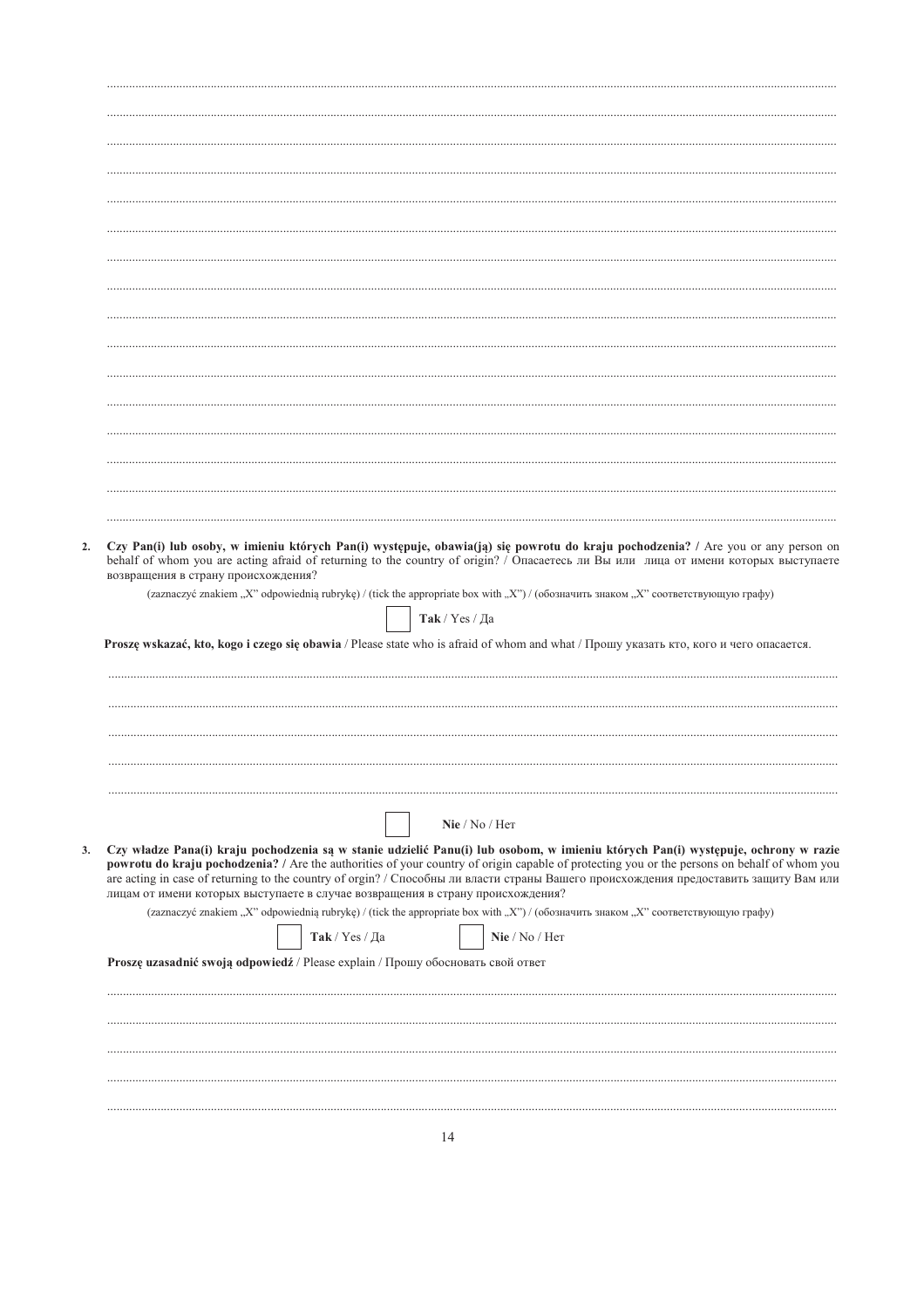| 4. Czy istniała lub nadal istnieje możliwość znalezienia schronienia w innej części kraju pochodzenia? / Was there or is there still a chance to |
|--------------------------------------------------------------------------------------------------------------------------------------------------|
| find protection in another part of your country of origin? / Существовала ли или существует возможность найти убежище в другой части             |
| Вашей страны происхождения?                                                                                                                      |

(zaznaczyć znakiem "X" odpowiednią rubrykę) / (tick the appropriate box with "X") / (обозначить знаком "X" соответствующую графу)

|  | Tak / Yes / Ia |
|--|----------------|
|--|----------------|

6.

Nie / No / Her

| <b>Proszę uzasadnić swoją odpowiedź</b> / Please explain / Обоснуйте свой ответ |  |  |
|---------------------------------------------------------------------------------|--|--|
|---------------------------------------------------------------------------------|--|--|

5. Czy Pan(i) lub członek Pana(i) rodziny był(a) kiedykolwiek zatrzymany(a) lub aresztowany(a) w jakimkolwiek innym kraju niż Rzeczpospolita Polska? / Have you or has any member of your family ever been detained or arrested in any country other than the Republic of Poland? / Были ли Вы или член Вашей семьи когда-либо задержаны или арестованы в какой-либо другой стране, кроме Республики  $\Pi$ <sub>O</sub> $\mu$ <sub>LIH2</sub>?

(zaznaczyć znakiem "X" odpowiednią rubrykę) / (tick the appropriate box with "X") / (обозначить знаком "X" соответствующую графу)



Proszę wskazać organ prowadzący postępowanie, przyczynę wszczęcia postępowania, treść wydanego orzeczenia oraz wobec kogo zapadlo i czy zostało wykonane / Please indicate the authority conducting the proceedings, the reason for the proceedings, the content of the judgment, to whom it was passed and if it has been executed / Укажите орган, занимающийся делом, причины заведения дела, содержание решения, а также по отношению к кому было принято и было ли исполнено

Czy wobec Pana(i) lub członka Pan(i) rodziny było kiedykolwiek prowadzone postępowanie karne w jakimkolwiek innym kraju niż Rzeczpospolita Polska? / Have you or has any member of your family ever had any criminal proceedings pending in any country other than the Republic of Poland? / Было ли когда-либо в отношении Вас или члена Вашей семьи открыто уголовное производство в какой-либо иной стране, кроме Республики Польша?

Nie / No / Her

(zaznaczyć znakiem "X" odpowiednią rubrykę) / (tick the appropriate box with "X") / (обозначить знаком "X" соответствующую графу)

 $\textbf{Take}$  /  $\text{Yes}$  / Да

Proszę wskazać organ prowadzący postępowanie, przyczynę wszczęcia postępowania, treść wydanego orzeczenia oraz wobec kogo zapadło i czy zostało wykonane / Please indicate the authority conducting the proceedings, the reason for the proceedings, the content of the judgment, to whom it was passed and if it has been executed / Укажите орган, занимающийся делом, причины заведения дела, содержание решения, а также по отношению к кому было принято и было ли исполнено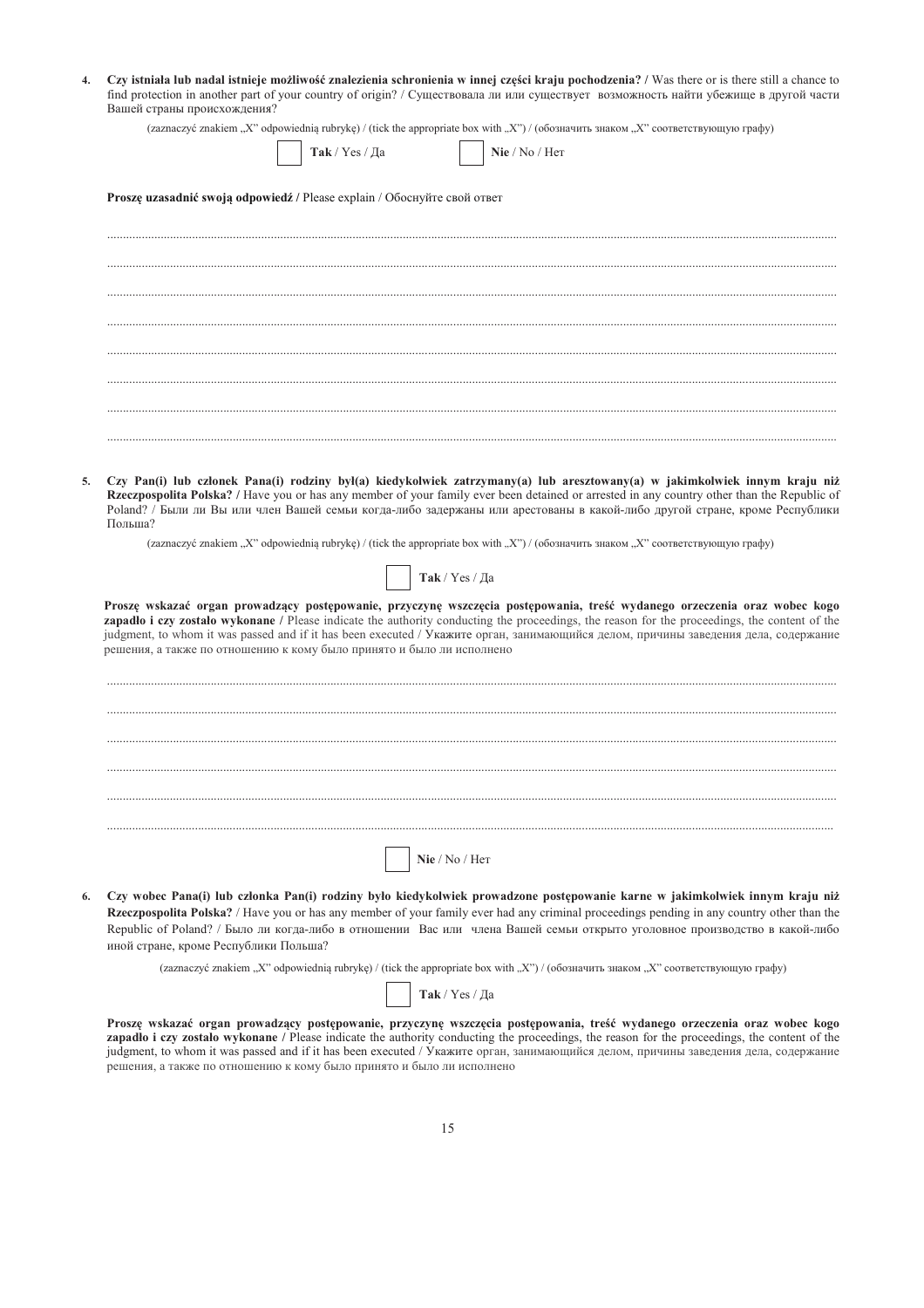|    | Nie / No / Her                                                                                                                                                                                                                                                                                                                                                                                                                                                                                                                                                                                                                                                                          |
|----|-----------------------------------------------------------------------------------------------------------------------------------------------------------------------------------------------------------------------------------------------------------------------------------------------------------------------------------------------------------------------------------------------------------------------------------------------------------------------------------------------------------------------------------------------------------------------------------------------------------------------------------------------------------------------------------------|
| 7. | Czy Pan(i) lub członek Pana(i) rodziny był(a) kiedykolwiek skazany(a) wyrokiem sądu w jakimkolwiek innym kraju niż Rzeczpospolita<br><b>Polska?</b> / Have you or has any member of your family ever been sentenced by court in any country other than the Republic of Poland? / Были<br>ли Вы или член Вашей семьи осуждены приговором суда в какой-либо другой стране, кроме Республики Польша?                                                                                                                                                                                                                                                                                       |
|    | (zaznaczyć znakiem "X" odpowiednią rubrykę) / (tick the appropriate box with "X") / (обозначить знаком "X" соответствующую графу)                                                                                                                                                                                                                                                                                                                                                                                                                                                                                                                                                       |
|    | Так / Yes / Да                                                                                                                                                                                                                                                                                                                                                                                                                                                                                                                                                                                                                                                                          |
|    | Proszę wskazać organ prowadzący postępowanie, przyczynę wszczęcia postępowania, treść wydanego orzeczenia oraz wobec kogo<br>zapadlo i czy zostało wykonane / Please indicate the authority conducting the proceedings, the reason for the proceedings, the content of the<br>judgment, to whom it was passed and if it has been executed / Укажите орган, занимающийся делом, причины заведения дела, содержание<br>решения, а также по отношению к кому было принято и было ли исполнено                                                                                                                                                                                              |
|    |                                                                                                                                                                                                                                                                                                                                                                                                                                                                                                                                                                                                                                                                                         |
|    |                                                                                                                                                                                                                                                                                                                                                                                                                                                                                                                                                                                                                                                                                         |
|    |                                                                                                                                                                                                                                                                                                                                                                                                                                                                                                                                                                                                                                                                                         |
|    |                                                                                                                                                                                                                                                                                                                                                                                                                                                                                                                                                                                                                                                                                         |
|    | Nie / No / Her                                                                                                                                                                                                                                                                                                                                                                                                                                                                                                                                                                                                                                                                          |
| 8. | Czy Pan(i) lub członek Pana(i) rodziny należał kiedykolwiek do jakiejkolwiek organizacji lub ugrupowania w Pana(i) kraju<br>pochodzenia, takich jak organizacje lub partie polityczne lub związki zawodowe, lub był(a) powiązany(a) z taką organizacją lub<br><b>ugrupowaniem?</b> / Have you or has any member of your family ever belonged to any organisation or group in your country of origin, for<br>example a political organisation or party or a trade union or have you ever been associated with such an organisation or group? / Принадлежали<br>ry Die unter 1980 unkum in upgega Daugu gauer warm meha u wugu ruka annaunganun untukkugarnya arnaya Daugua meguawanyanya |

ли Вы или кто-нибудь из членов Вашей семьи когда-либо к какой-либо организации или обществу в стране Вашего происхождения, таким как: политические организации или партии либо профсоюзы, - либо имели ли Вы или кто-нибудь из членов Вашей семьи когдалибо отношение к подобного рода организациям и обществам?

(zaznaczyć znakiem "X" odpowiednią rubrykę) / (tick the appropriate box with "X") / (обозначить знаком "X" соответствующую графу)

**Tak** / Yes / *Ja* **i i i Nie** / No / Her

Jeżeli tak, proszę dla każdej ze wskazanych osób wypełnić poniższą tabelę / If so, please fill in the table below for each person concerned / Если да, то прошу для каждого из указанных лиц заполнить ниже приведенную таблицу.

| Imię i nazwisko<br><b>osoby</b> / Name and<br>surname of that<br>$person /$ Имя и<br>фамилия лица | Stopień<br>pokrewieństwa<br>z wnioskodawca /<br>Degree of kinship<br>with the applicant<br>/ Степень<br>родства<br>с заявителем | <b>Okres</b><br>działalności<br>$(od - do) /$<br>Period of<br>activity (from<br>$-$ to) / Период<br>деятельности<br>$(c - \mu o)$ | Nazwa organizacji (nazwa<br>orvginalna oraz skrót tej<br>nazwy) / Name of the<br>organisation (original name and<br>its abbreviation) / Название<br>организации (полное<br>название, а также сокращение<br>этого названия) | Rodzaj<br>organizacji /<br>Type of the<br>organisation /<br>Вид<br>организации | Sprawowana funkcja /<br>Function held /<br>Выполняемая функция |
|---------------------------------------------------------------------------------------------------|---------------------------------------------------------------------------------------------------------------------------------|-----------------------------------------------------------------------------------------------------------------------------------|----------------------------------------------------------------------------------------------------------------------------------------------------------------------------------------------------------------------------|--------------------------------------------------------------------------------|----------------------------------------------------------------|
|                                                                                                   |                                                                                                                                 |                                                                                                                                   |                                                                                                                                                                                                                            |                                                                                |                                                                |
|                                                                                                   |                                                                                                                                 |                                                                                                                                   |                                                                                                                                                                                                                            |                                                                                |                                                                |
|                                                                                                   |                                                                                                                                 |                                                                                                                                   |                                                                                                                                                                                                                            |                                                                                |                                                                |

9. Czy Pan(i) lub członek Pana(i) rodziny nadal działa w jakiejkolwiek organizacji lub ugrupowaniu w Pana(i) kraju pochodzenia, takich jak organizacje lub partie polityczne lub związki zawodowe, lub w inny sposób jest powiązany(a) z taką organizacją lub ugrupowaniem? *I* Are you or is any member of your family still active in any organisation or group in your country of origin, for example a political organisation or party or a trade union, or are you or is any member of your family in any other way associated with such an organisation or group? / Принимаете все еще участие Вы или член Вашей семьи в какой-либо организации или обществе в стране Вашего происхождения, таким как: политические организации или партии либо профсоюзы, либо имеете ли Вы или кто-нибудь из членов Вашей семьи когда-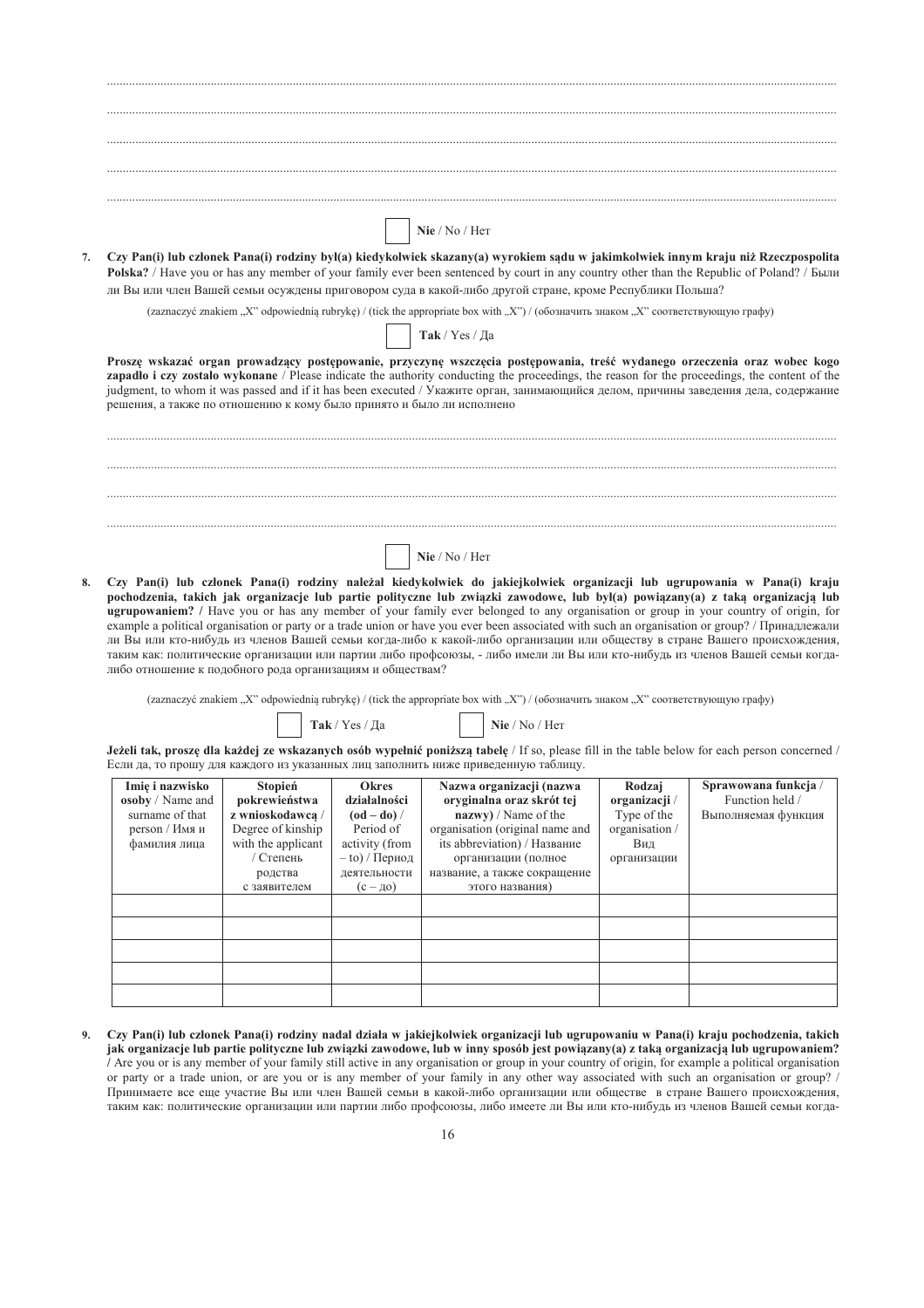|                            |              | либо отношение к подобного рода организациям и обществам?                                                                                   |                |                                                                                                                                                                                                                                                                                                                                                                                                                                                                                                                                                     |
|----------------------------|--------------|---------------------------------------------------------------------------------------------------------------------------------------------|----------------|-----------------------------------------------------------------------------------------------------------------------------------------------------------------------------------------------------------------------------------------------------------------------------------------------------------------------------------------------------------------------------------------------------------------------------------------------------------------------------------------------------------------------------------------------------|
|                            |              | Так / Yes / Да                                                                                                                              |                | Nie / No / Her                                                                                                                                                                                                                                                                                                                                                                                                                                                                                                                                      |
|                            |              |                                                                                                                                             |                | Proszę wskazać, kogo dotyczy odpowiedź / Please indicate the person concerned / Прошу указать кого касается ответ                                                                                                                                                                                                                                                                                                                                                                                                                                   |
| CZEŚĆ V / PART V / ЧАСТЬ V |              |                                                                                                                                             |                |                                                                                                                                                                                                                                                                                                                                                                                                                                                                                                                                                     |
|                            |              | INNE INFORMACJE / OTHER INFORMATION / ДРУГАЯ ИНФОРМАЦИЯ                                                                                     |                |                                                                                                                                                                                                                                                                                                                                                                                                                                                                                                                                                     |
|                            |              |                                                                                                                                             |                | 1. Czy kiedykolwiek wobec Pana(i) lub osób, w imieniu których Pan(i) występuje, było prowadzone postępowanie karne w Rzeczypospolitej<br>Polskiej? / Have you or has any person on behalf of whom you are acting ever had any criminal proceedings pending in the Republic of Poland?<br>/ Было ли когда-либо в отношении Вас или лиц от имени которых выступаете заведено уголовное дело в Республике Польша?<br>(zaznaczyć znakiem "X" odpowiednią rubrykę) / (tick the appropriate box with "X") / (обозначить знаком "X" соответствующую графу) |
|                            |              |                                                                                                                                             | Так / Yes / Да |                                                                                                                                                                                                                                                                                                                                                                                                                                                                                                                                                     |
|                            |              | решения, а также по отношению к кому было принято и было ли исполнено                                                                       |                | Proszę wskazać organ prowadzący postępowanie, przyczynę wszczęcia postępowania, treść wydanego orzeczenia oraz wobec kogo<br>zapadlo i czy zostało wykonane / Please indicate the authority conducting the proceedings, the reason for the proceedings, the content of the<br>judgment, to whom it was passed and if it has been executed / Укажите орган, занимающийся делом, причины заведения дела, содержание                                                                                                                                   |
|                            |              |                                                                                                                                             |                |                                                                                                                                                                                                                                                                                                                                                                                                                                                                                                                                                     |
|                            |              |                                                                                                                                             |                |                                                                                                                                                                                                                                                                                                                                                                                                                                                                                                                                                     |
|                            |              |                                                                                                                                             |                |                                                                                                                                                                                                                                                                                                                                                                                                                                                                                                                                                     |
|                            |              |                                                                                                                                             |                |                                                                                                                                                                                                                                                                                                                                                                                                                                                                                                                                                     |
|                            |              |                                                                                                                                             | Nie / No / Her |                                                                                                                                                                                                                                                                                                                                                                                                                                                                                                                                                     |
| или в другой стране?       |              |                                                                                                                                             |                | 2. Czy Pan(i) lub członek Pana(i) rodziny* ubiegał(a) się wcześniej o udzielenie ochrony międzynarodowej w Rzeczypospolitej Polskiej lub<br>w innym kraju? / Have you or has any memeber of your family* ever applied for international protection in the Republic of Poland or in any<br>other country? / Ходатайствовали ли ранее Вы или член Вашей семьи* о предоставление международной защиты в Республике Польша                                                                                                                              |
|                            |              |                                                                                                                                             |                | (zaznaczyć znakiem "X" odpowiednią rubrykę) / (tick the appropriate box with "X") / (обозначить знаком "X" соответствующую графу)                                                                                                                                                                                                                                                                                                                                                                                                                   |
|                            |              |                                                                                                                                             | Tak / Yes / Ja |                                                                                                                                                                                                                                                                                                                                                                                                                                                                                                                                                     |
|                            |              | / Прошу указать кого касается ответ и предоставить следующую информацию                                                                     |                | Proszę wskazać, kogo dotyczy odpowiedź i podać następujące informacje / Please indicate, who it was and provide the following information                                                                                                                                                                                                                                                                                                                                                                                                           |
|                            |              |                                                                                                                                             |                |                                                                                                                                                                                                                                                                                                                                                                                                                                                                                                                                                     |
|                            |              |                                                                                                                                             |                |                                                                                                                                                                                                                                                                                                                                                                                                                                                                                                                                                     |
|                            |              |                                                                                                                                             |                |                                                                                                                                                                                                                                                                                                                                                                                                                                                                                                                                                     |
| Kraj /                     | Rok/         | Rodzaj decyzji (pozytywna, negatywna, brak                                                                                                  |                | Czy po wydaniu decyzji ostatecznej Pan(i) lub członek                                                                                                                                                                                                                                                                                                                                                                                                                                                                                               |
| Country /<br>Страна        | Year/<br>Год | decyzji) / Type of the decision (positive,<br>negative, no decision) / Вид решения<br>(положительное, отрицательное, отсутствие<br>решения) |                | Pana(i) rodziny powrócił do kraju pochodzenia? /<br>origin after the final decision had been issued? /<br>После выдачи окончательного решения<br>вернулись ли Вы или член Вашей семьи в страну<br>происхождения?                                                                                                                                                                                                                                                                                                                                    |
|                            |              |                                                                                                                                             |                | Did you or any memeber of your family return to the country of                                                                                                                                                                                                                                                                                                                                                                                                                                                                                      |
|                            |              |                                                                                                                                             |                |                                                                                                                                                                                                                                                                                                                                                                                                                                                                                                                                                     |

 $*$  zobacz pkt 5 pouczenia / see point 5 of the instruction / смотри пункт 5 инструкции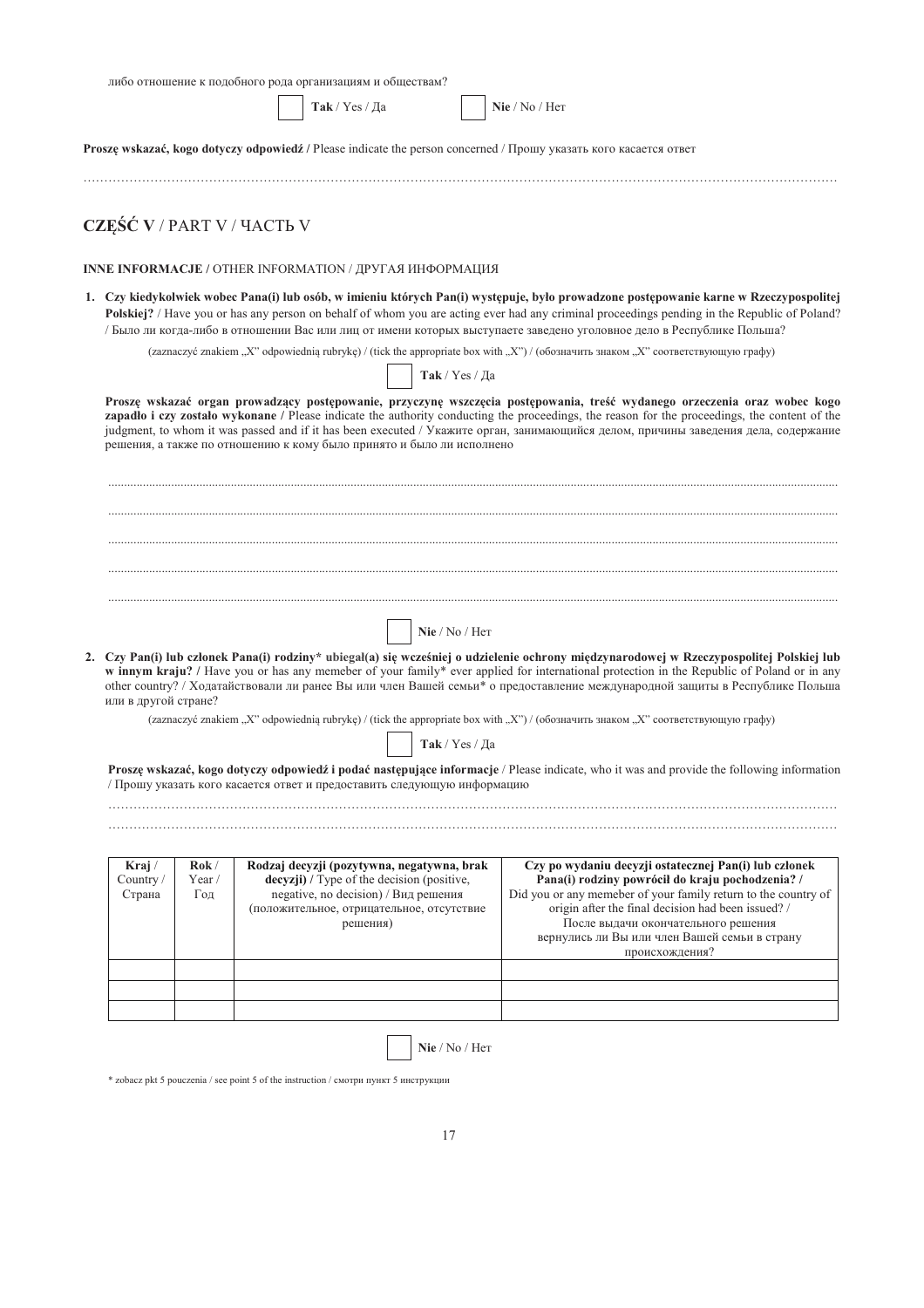3. Czy ktokolwiek z członków Pana(i) rodziny\*, w tym krewnych\*\*, w przypadku małoletniego bez opieki, przebywa na terytorium Rzeczypospolitej Polskiej lub innego państwa członkowskiego Unii Europejskiej? / Does any member of your family\*, including relatives\*\*, in case of an unnaccompanied minor, reside on the territory of the Republic of Poland or any other European Union Member State?/ Находится ли кто-либо из членов Вашей семьи\*, в том числе родственников\*\* в случае несовершеннолетнего без попечительства, на территории другой страны-члена Европейского Союза?

(zaznaczyć znakiem "X" odpowiednią rubrykę) / (tick the appropriate box with "X") / (обозначить знаком "X" соответствующую графу)

|  |  | Tak / Yes / Ia |
|--|--|----------------|
|--|--|----------------|

Nie / No / Her

### Proszę podać ich dane / Please provide their data / Предоставьте их данные

| Imię (imiona) /<br>Name (names /<br>Имя (имена) | Nazwisko /<br>Surname /<br>Фамилия | Data i miejsce<br>urodzenia / Date and<br>place of birth / Дата<br>и место рождения | Stopień<br>pokrewieństwa /<br>Degree of kinship /<br>Степень родства | Adres miejsca<br>zamieszkania /<br>Residence address /<br>Адрес проживания | Tytuł prawny do pobytu /<br>Legal title to stay /<br>Юридическая основа для<br>пребывания |
|-------------------------------------------------|------------------------------------|-------------------------------------------------------------------------------------|----------------------------------------------------------------------|----------------------------------------------------------------------------|-------------------------------------------------------------------------------------------|
|                                                 |                                    |                                                                                     |                                                                      |                                                                            |                                                                                           |
|                                                 |                                    |                                                                                     |                                                                      |                                                                            |                                                                                           |
|                                                 |                                    |                                                                                     |                                                                      |                                                                            |                                                                                           |

\* zobacz pkt 5 pouczenia / see point 5 of the instruction / смотри пункт 5 инструкции

\*\* zobacz pkt 5 pouczenia / see point 6 of the instruction / смотри пункт 6 инструкции

WZÓR PODPISU / SIGNATURE SPECIMEN / ОБРАЗЕЦ ПОДПИСИ



podpis wnioskodawcy / applicant's signature / подпись заявителя

Podpis nie może wychodzić poza ramki. The signature may not exceed the box. Подпись не должна выходить за границы рамки.

> data i podpis wnioskodawcy date and applicant's signature дата и подпись заявителя

stanowisko służbowe, imię, nazwisko oraz podpis osoby przyjmującej wniosek / position, name, surname and signature of the person accepting the application / должность, имя, фамилия и подпись лица, лица принимающего заявку

imię i nazwisko oraz podpis tłumacza / name, surname and the signature of the interpreter / имя и фамилия, а также подпись переводчика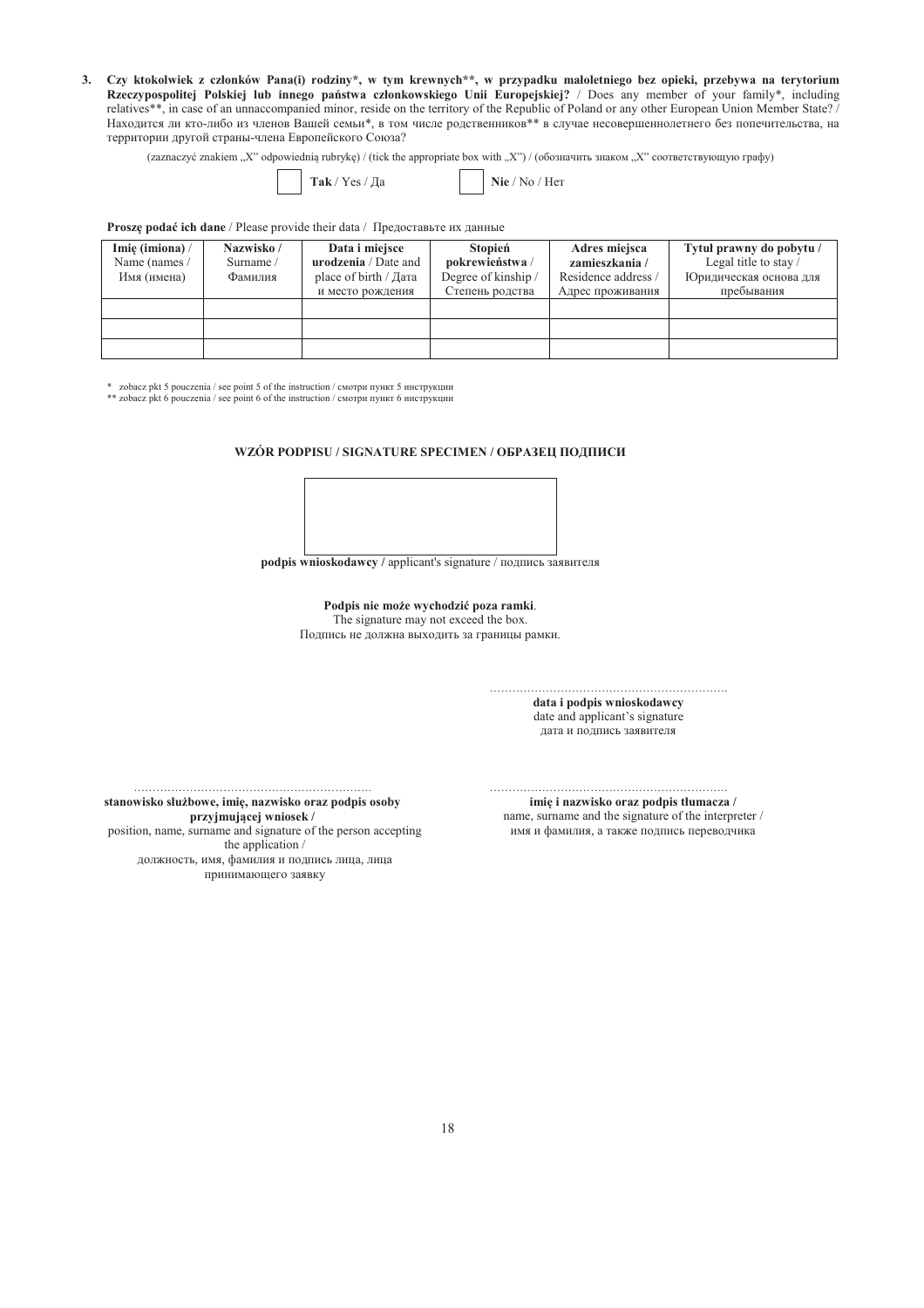#### **POUCZENIE / INSTRUCTION / ИНСТРУКЦИЯ**

- 1. Wyrażenie zgody przez małżonka na złożenie wniosku w jego imieniu jest równoznaczne z udzieleniem wnioskodawcy pełnomocnictwa, w tym także do działania w imieniu dzieci małżonka. / Giving permission by the applicant's spouse to submit an application on behalf of him/her is considered as granting a nower of attorney, also to represent the spouse's underage children. / Выражение супругом(ой) согласия на полачу заявления от его (ee) имени является равносильным уполномочиваю заявителя действовать, в том числе от имени детей супруга(и).
- **2.** Wniosek wypelnia się w języku polskim. / The application should be filled in in Polish. / Заявку заполняется на польском языке.<br>3. Kwestionariusz należy wypelnić czytelnie, drukowanymi literami wpisywanymi w odpowied
- Kwestionariusz należy wypełnić czytelnie, drukowanymi literami wpisywanymi w odpowiednie kratki. / The application should be filled in legibly, in printed letters written into appropriate boxes. / Анкету необходимо заполнить разборчиво, печатными буквами, вписанными в соответствующие клетки.
- 4. Należy wypełnić wszystkie wymagane rubryki. Szef Urzędu do Spraw Cudzoziemców pozostawia bez rozpoznania wniosek, który nie zawiera imienia i nazwiska wnioskodawcy lub określenia kraju pochodzenia, a braków tych nie można usunąć w wyniku czynności podjętych w oparciu **6 inne przepisy.** / All required fields should be filled in. The Head of the Office for Foreigners disregards any application that does not contain the name and surname of the applicant or the country of origin, and these deficiencies cannot be removed as a result of actions taken on the basis of other regulations. / Следует заполнить все обязательные графы. Глава Управления по делам Иностранцев оставляет без рассмотрения заявление, в котором не указаны имя и фамилия заявителя или страна происхождения, недостатки этой информации нельзя устранить в результате действий предпринятых на основании других положений.
- W części V w pkt 2 i 3 formularza członek rodziny oznacza, zgodnie z art. 2 lit. g rozporządzenia Parlamentu Europejskiego i Rady (UE) nr 604/2013 z dnia 26 czerwca 2013 r. w sprawie ustanowienia kryteriów i mechanizmów ustalania państwa członkowskiego odpowiedzialnego za rozpatrzenie wniosku o udzielenie ochrony międzynarodowej złożonego w jednym z państw członkowskich przez obywatela państwa trzeciego lub bezpaństwowca (wersja przekształcona), następujących członków rodziny wnioskodawcy, którzy przebywają na terytorium państw członkowskich: małżonka wnioskodawcy lub jego partnera stanu wolnego, z którym pozostaje on w stałym związku, w przypadku gdy zgodnie z prawem lub praktyką zainteresowanego państwa członkowskiego związki niemałżeńskie traktowane są w sposób porównywalny z małżeństwami na mocy przepisów tego państwa członkowskiego odnoszących się do obywateli państw trzecich; małoletnie dzieci pochodzące ze związków, o których mowa powyżej lub małoletnie dzieci wnioskodawcy, pod warunkiem że nie pozostają w związku małżeńskim, oraz bez względu na to, czy urodziły się one w zwiazku małżeńskim, czy poza nim, lub czy zostały przysposobione zgodnie z przepisami prawa krajowego; jeżeli wnioskodawca jest małoletnim i nie pozostaje w zwiazku małżeńskim – ojciec, matka lub inna dorosła osoba odpowiedzialna za wnioskodawce z mocy prawa lub zgodnie z praktyką państwa członkowskiego, w którym ta dorosła osoba przebywa; jeżeli beneficjent ochrony międzynarodowej jest małoletnim i nie pozostaje w związku małżeńskim – ojciec, matka lub inna dorosła osoba odpowiedzialna za niego z mocy prawa lub zgodnie z praktyką krajową państwa członkowskiego, w którym przebywa beneficjent ochrony międzynarodowej – pod warunkiem że rodzina istniała już w kraju pochodzenia. In Part V, item no 2 and 3 of the application, family member means, according to the art. 2 g of the Regulation (EU) No 604/2013 of the European Parliament and of the Council of 26 June 2013 establishing the criteria and mechanisms for determining the Member State responsible for examining an application for international protection lodged in one of the Member States by a third-country national or a stateless person (recast), the following members of the applicant's family who are present on the territory of the Member States: the spouse of the applicant or his or her unmarried partner in a stable relationship, where the law or practice of the Member State concerned treats unmarried couples in a way comparable to married couples under its law relating to third country nationals; the minor children of couples referred to in the first indent or of the applicant on condition that they are unmarried and regardless of whether they were born in or out of wedlock or adopted as defined under national law; when the applicant is a minor and unmarried, the father, mother or another adult responsible for the applicant, whether by law or by the practice of the Member State where the adult is present; when the beneficiary of international protection is a minor and unmarried, the father, mother or another adult responsible for him or her whether by law or by practice of the Member State where the beneficiary is present – insofar as the family already existed in the country of origin.  $/B$  пунктах 2 и 3 части V формуляра член  $T_{\text{C}}$ осомы отличение по советливно по статьей 2 «g» постановления № 604/2013 на Европейския Парламент и на Съвета от 26 юни 2013 година за VСТАНОВЯВАНЕ НА КРИТЕРИИ И МЕХАНИЗМИ ЗА ОПРЕЛЕЛЯНЕ НА ЛЪРЖАВАТА ЧЛЕНКА, КОМПЕТЕНТНА ЗА РАЗГЛЕЖЛАНЕТО НА МОЛОА ЗА МЕЖЛУНАРОЛНА ЗАКРИЛА. https://www.composity.com/composity/conduction/composity/conduction/composity/conduction/composity/conduction/composity/conduction/composity/conduction/composity/conduction/composity/conduction/conduction/conduction/conduc семьи заявителя, которые находятся на территории государств-членов ЕС: супруга(и) заявителя или партнера (сожителя), с которым находится в постоянных отношениях, в случае если согласно законодательству или практике заинтересованного государства-члена незарегистрированные семейные отношения трактуются наравне с зарегистрированными семейными отношениями в соответствии с законолательством государствачлена по отношению к гражданам третьих государства; несовершеннолетние дети из упомянутых выше семейных отношений или несовершеннолетние дети заявителя при условии, что не остаются в семейных союзах, а также без значения родились ли они в зарегистрированном браке или нет, или были приспособлены в соответствии с государственным законодательством; если заявитель является особой несовершеннолетней и не остается в семейных союзе - отец, мать или другая взрослая особа, ответственная за заявителя в соответствии с законом или практикой государства-члена, в котором эта взрослая особо пребывает; если получатель международной защиты является несовершеннолетним и не остается в семейных союзе - отец, мать или другая взрослая особа, ответственная за заявителя в соответствии с законом или практикой государства-члена, в котором получатель международной защиты пребывает - при условии, что семья существовала уже в стране происхождения
- 6. W części V w pkt 3 formularza krewny oznacza, zgodnie z art. 2 lit. h rozporządzenia Parlamentu Europejskiego i Rady (UE) nr 604/2013 z dnia 26 czerwca 2013 r. w sprawie ustanowienia kryteriów i mechanizmów ustalania państwa członkowskiego odpowiedzialnego za rozpatrzenie wniosku o udzielenie ochrony międzynarodowej złożonego w jednym z państw członkowskich przez obywatela państwa trzeciego lub bezpaństwowca (wersja przekształcona), dorosłego wstępnego wnioskodawcy trzeciego stopnia w linii bocznej lub wstępnego wnioskodawcy drugiego stopnia w linii prostej, który przebywa na terytorium państw członkowskich, niezależnie od tego czy wnioskodawca urodził się w małżeństwie, czy poza małżeństwem lub został adoptowany. / In Part V, item no 3 of application, relative means, according to the art. 2 h of the Regulation (EU) No 604/2013 of the European Parliament and of the Council of 26 June 2013 establishing the criteria and mechanisms for determining the Member State responsible for examining an application for international protection lodged in one of the Member States by a third-country national or a stateless person (recast) the applicant's adult aunt or uncle or grandparent who is present in the territory of a Member State, regardless of whether the  $\mathcal{L}^{\text{B}}$  applicant was born in or out of wedlock or adopted. (B ny HKTe 3 части V формуляра родителем является согласно со статьей 2 «h» постановления  $N_e$  $\overrightarrow{604/2013}$  на Европейския Парламент и на Съвета от 26 юни 2013 година за установяване на критерии и механизми за определяне на държавата членка, компетентна за разглеждането на молба за международна закрила, която е подадена в една от държавите членки от гражданин на трета държава или от лице без гражданство (преработен текст) взрослый заявитель третьей степени по боковой линии или заявитель второй степени по простой линии, который пребывает на территории государств-членов, вне зависимости родился ли заявитель в зарегистрированном браке или нет, был усыновлен.
- W przypadku braku dokumentu podróży lub jakiegokolwiek innego dokumentu stwierdzającego tożsamość należy wpisać słowo "brak". / In case of lack of the travel document or any other document verifying identity, the word "none" should be entered. / В случае отсутствия проездного документа или какого-либо другого документа, удостоверяющего личность, следует вписать слово «отсутствует».
- 8. Jeżeli w jakiejkolwiek rubryce formularza jest zbyt mało miejsca na wpisanie wymaganych informacji, dalsze informacje, wraz ze wskazaniem rubryki/rubryk, których dotyczą, należy podać na osobnym arkuszu formatu A4 i dołączyć do wniosku jako załącznik. Na każdej dodadatkowej karcie pod przedstawionymi informacjami należy złożyć podpis. / If there is not enough space to fill in any section of the application form, you can continue on a separate sheet of A4 paper. The additional information should contain an indication of the appriopriate section/sections concerned and should be enclosed with the application as an attachment. Please sign under the information provided on each additional sheet of paper. / Если в какой-либо графе формуляра недостаточно места для вписание необходимой информации, то информацию с указанием графы/граф следует представить на отдельном листе формата А4 и приложить к заявлению. Внизу каждого дополнительного листа с информацией следует поставить подпись.
- 9. Jeżeli wnioskodawca składa wniosek o udzielenie ochrony międzynarodowej również w imieniu innych osób, dane i informacje wymagane w części II w sekcji A w pkt 1–6 i w sekcji B w pkt 1 i 2 w lit. d i w pkt 3 oraz w części IV w pkt 1 i 4 formularza należy wskazać oddzielnie dla każdej osoby,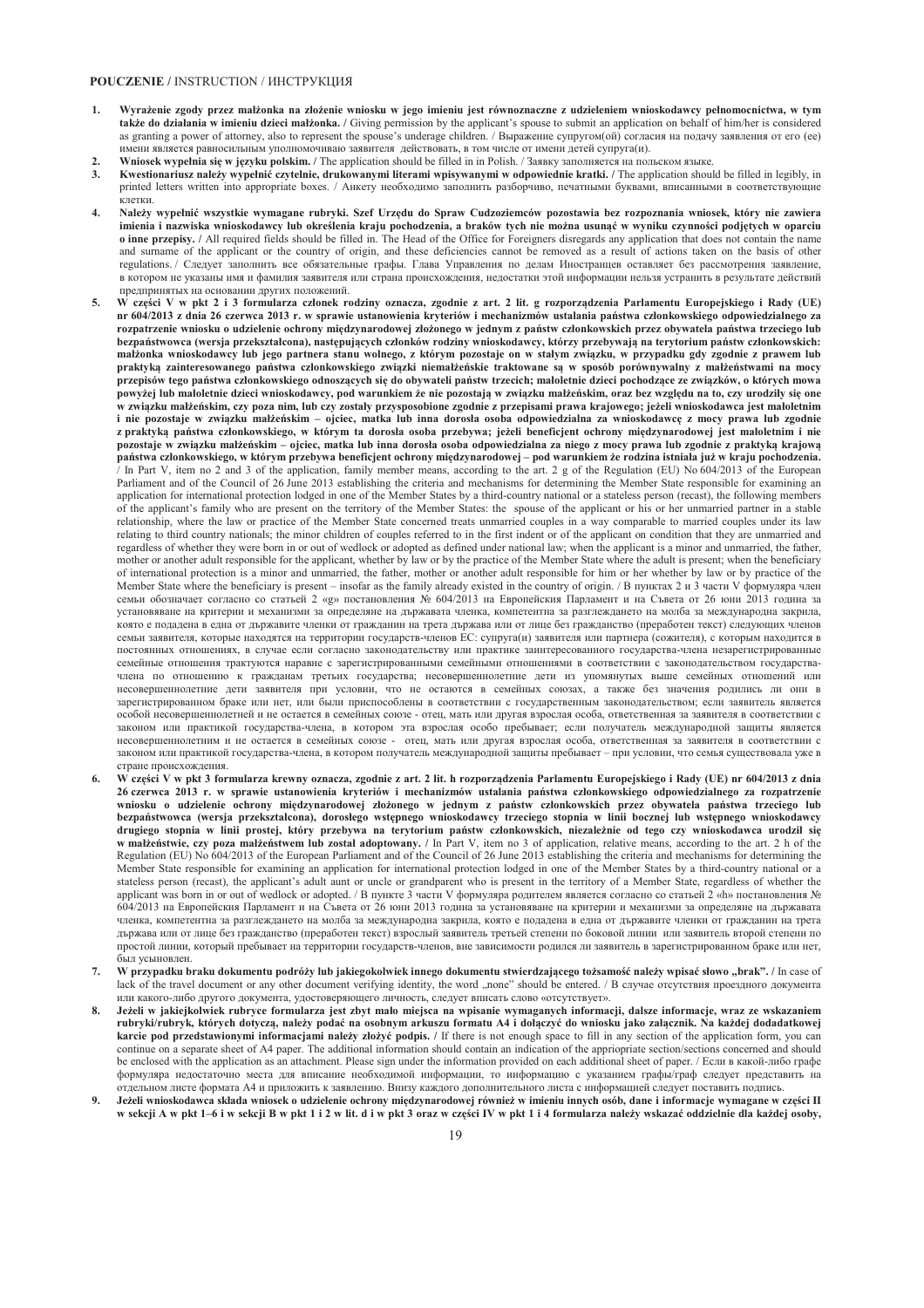której wniosek dotyczy, chyba że te dane i informacje są tożsame dla wszystkich. / If the applicant submits an application for international protection also on behalf of other persons, the data and information required in Part II in Section A, point 1-6 and in section B, point 1, 2d and 3, and in Part IV, point 1 and 4 of the form should be provided separately for each person included in this application, unless that data and information is the same for everyone. / Если заявитель ходатайствует также от имени других лиц о предоставление международной защиты, данная информация обязательна в части II в секции А в пунктах 1-6 и в секции В в пунктах 1, 2 «d» и пункте 3, а также в части IV в пунктах 1 и 4 формуляра следует указать отдельно для каждого лица, охваченного заявлением, если только эти данные и информация не являются одинаковыми для всех.

 $10<sub>1</sub>$ Do niniejszego wniosku jako dowód można dołączyć wszystko, co może przyczynić się do wyjaśnienia sprawy, a nie jest sprzeczne z prawem. W szczególności dowodem mogą być dokumenty, zeznania świadków, opinie biegłych oraz protokoły z oględzin. / Anything that may contribute to solving the case and is not against the law can be enclosed to this applications as an evidence. In particular, the evidence may be documents, testimonies of witnesses, experts' opinions and minutes of inspections. / До настоящего заявления можно приложить все, что может помочь в выяснении дела и не противоречит законодательству. В особенности, доказательствами могут быть документы, показания свидетелей, экспертизы, а также протоколы  $ocmorna$ 

### ADNOTACJE URZEDOWE / OFFICIAL NOTES / СЛУЖЕБНЫЕ АННОТАЦИИ

| Numer systemowy osoby            |    |  |  |  |  |  |  |  |  |  |  |
|----------------------------------|----|--|--|--|--|--|--|--|--|--|--|
| System number of the person      |    |  |  |  |  |  |  |  |  |  |  |
| Системный номер лица             |    |  |  |  |  |  |  |  |  |  |  |
| Numer systemowy wniosku          |    |  |  |  |  |  |  |  |  |  |  |
| System number of the application |    |  |  |  |  |  |  |  |  |  |  |
| Системный номер заявки           |    |  |  |  |  |  |  |  |  |  |  |
| <b>Numer EURODAC</b>             | PL |  |  |  |  |  |  |  |  |  |  |
| EURODAC Number                   |    |  |  |  |  |  |  |  |  |  |  |
| Homep EURODAC                    |    |  |  |  |  |  |  |  |  |  |  |
|                                  |    |  |  |  |  |  |  |  |  |  |  |

Czy wniosek został przyjęty / Was the application accepted / Принята ли заявка

– po przekazaniu w trybie określonym w rozporządzeniu Parlamentu Europejskiego i Rady (UE) nr 604/2013 z dnia 26 czerwca 2013 r. w sprawie ustanowienia kryteriów i mechanizmów ustalania państwa członkowskiego odpowiedzialnego za rozpatrzenie wniosku o udzielenie ochrony międzynarodowej złożonego w jednym z państw członkowskich przez obywatela państwa trzeciego lub bezpaństwowca (wersja przekształcona) / after the transfer according to the regulation (UE) No 604/2013 of the European Parliament and of the Council of 26 June 2013 establishing the criteria and mechanisms for determining the Member State responsible for examining an application for international protection lodged in one of the Member States by a third-country national or a stateless person (recast) / nocne передачи в порядке согласно постановлению (ЕС) № 604/2013 на Европейския Парламент и на Съвета от 26 юни 2013 година за установяване на критерии и механизми за определяне на държавата членка, компетентна за разглеждането на молба за международна закрила, която е подадена в една от държавите членки от гражданин на трета държава или от лице без гражданство (преработен текст)

|  | Так / Yes / Да |  | Nie / No / Her |
|--|----------------|--|----------------|
|--|----------------|--|----------------|

- po przekazaniu w trybie readmisji / after the transfer on the basis of readmission / после передачи на основе «readmission»



| $\mathbf{Nie}$ / No / Her |  |
|---------------------------|--|
|---------------------------|--|

Czy wnioskodawca lub osoby, w imieniu których wnioskodawca występuje, mogą kwalifikować się jako: / May the applicant or the persons on behalf of whom the applicant is acting be qualified as: / Может ли быть заявитель или лица от имени которых заявитель выступает квалифицированы как:

1) ofiara handlu ludźmi / a victim of trafficking in human beings / жертва торговли людьми

| Так / Yes / Да<br>Proszę wskazać, kogo dotyczy informacja / Please indicate the person concerned / Укажите кого касается информация |
|-------------------------------------------------------------------------------------------------------------------------------------|
| Nie / No / Her<br><b>osoba poddana torturom</b> / a person subjected to torture / лицо, подвергнутое пыткам<br>2)<br>Так / Yes / Да |
| Proszę wskazać, kogo dotyczy informacja / Please indicate the person concerned / Укажите кого касается информация                   |
| Nie / No / Her<br>$\sim$ $\sim$                                                                                                     |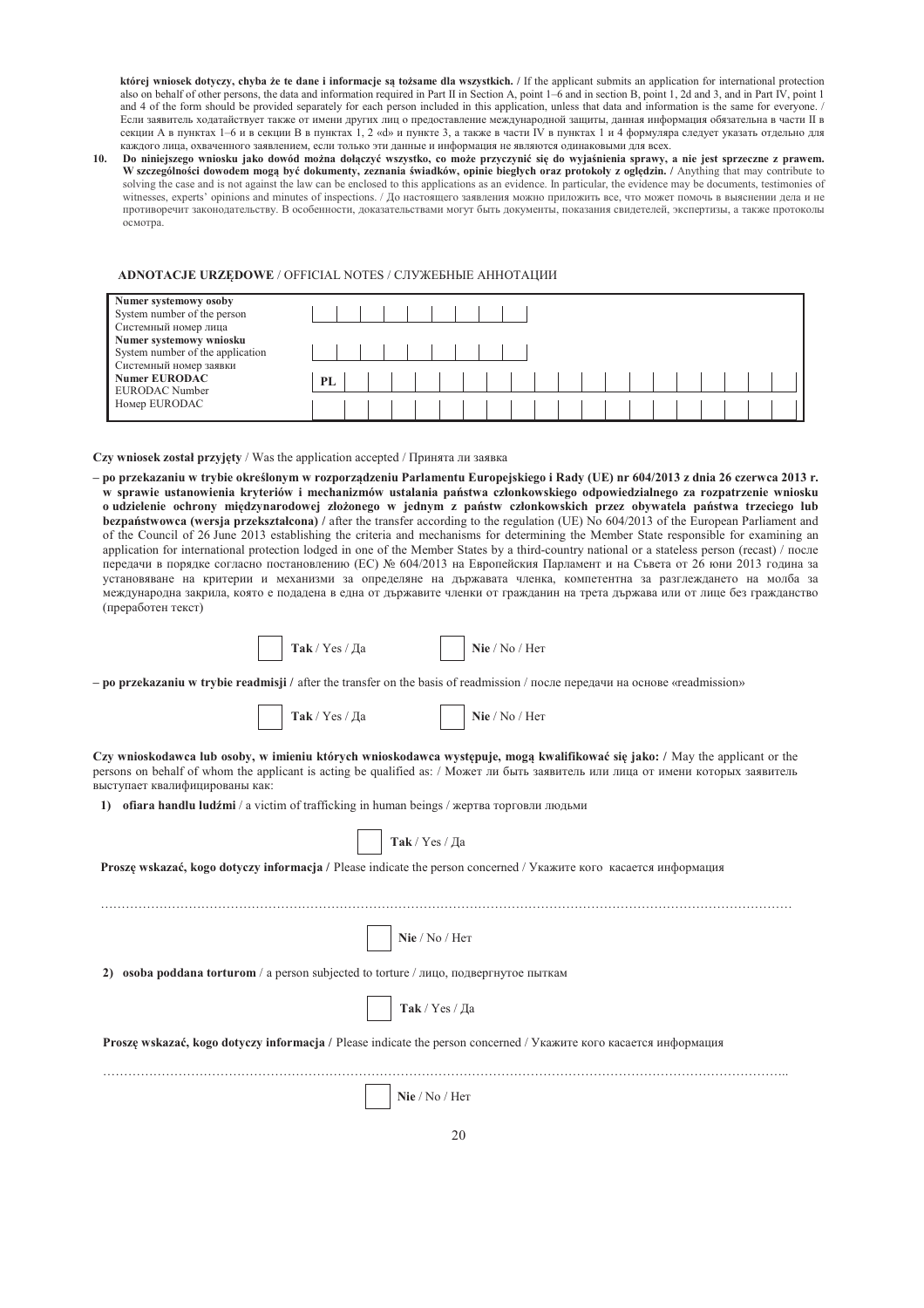**Przyjęto do depozytu następujący dokument podróży** / The following travel document was taken to deposit / Принят в депозит следующий проездной документ

| Imię (imiona) i nazwisko posiadacza dokumentu                                                                                                                                          |                  |  |  |                            |  |  |                       |  |  |  |  |  |  |
|----------------------------------------------------------------------------------------------------------------------------------------------------------------------------------------|------------------|--|--|----------------------------|--|--|-----------------------|--|--|--|--|--|--|
| / Name (names) and surname of the document's                                                                                                                                           |                  |  |  |                            |  |  |                       |  |  |  |  |  |  |
| holder / Имя (имена) и фамилия владелца<br>документа.                                                                                                                                  |                  |  |  |                            |  |  |                       |  |  |  |  |  |  |
| Nazwa dokumentu / Name of the document /<br>Название документа                                                                                                                         |                  |  |  |                            |  |  |                       |  |  |  |  |  |  |
| Seria / Series / Серия                                                                                                                                                                 |                  |  |  |                            |  |  |                       |  |  |  |  |  |  |
| Numer / Number / Номер                                                                                                                                                                 |                  |  |  |                            |  |  |                       |  |  |  |  |  |  |
|                                                                                                                                                                                        | rok / year / год |  |  | miesiac / month<br>месяц   |  |  | dzień / day /<br>день |  |  |  |  |  |  |
| Data wydania / Date of issue / Дата выдачи                                                                                                                                             |                  |  |  |                            |  |  |                       |  |  |  |  |  |  |
|                                                                                                                                                                                        | rok / year / год |  |  | miesiac / month<br>/ месяц |  |  | dzień / day /<br>день |  |  |  |  |  |  |
| <b>Data upływu ważności / Expiry date / Дата</b><br>истечения срока действия                                                                                                           |                  |  |  |                            |  |  |                       |  |  |  |  |  |  |
| <b>Organ wydający / Issuing authority /</b><br>Орган выдачи документа                                                                                                                  |                  |  |  |                            |  |  |                       |  |  |  |  |  |  |
|                                                                                                                                                                                        |                  |  |  |                            |  |  |                       |  |  |  |  |  |  |
| Liczba osób wpisanych do dokumentu podróży<br>(razem z wnioskodawca) / Number of persons<br>entered into the travel document (including the<br>applicant) / Количество лиц вписанных в |                  |  |  |                            |  |  |                       |  |  |  |  |  |  |

Data, imię, nazwisko, stanowisko służbowe oraz podpis osoby upoważnionej do przyjęcia dokumentu podróży do depozytu / Date, name, surname, position and signature of the person authorised to accept the travel document in deposit / *Jara*, *MMA*,  $\phi$ амилия, должность и подпись лица, уполномоченного принять в депозит проездной документ.



проездной документ (в том числе заявитель)

 $podpis / signature / noqnucb$ 

UUUUUUUUUUUUUUUUUUUUUUUUUUUUUUUUUUUUUUUUUUUUUUUUUUUUUUUUUUUUUUUUUUUUUUUUUUUUUU"

Wydane wnioskodawcy tymczasowe zaświadczenie tożsamości cudzoziemca / Foreigner's temporary ID document issued to the applicant / Выданное заявителю временное удостоверение личности иностранца



Data i podpis osoby odbierającej tymczasowe zaświadczenie tożsamości cudzoziemca / Date and signature of the person collecting foreigner's temporary ID document / Дата и подпись лица, получающего временное удостоверение личности иностранца



 $\textbf{podpis}$  / signature / подпись

UUUUUUUUUUUUUUUUUUUUUUUUUUUUUUUUUUUUUUUUUUUUUUUUUUUUUUUUUUUUUUUUUUUUUUUUUUUUUU